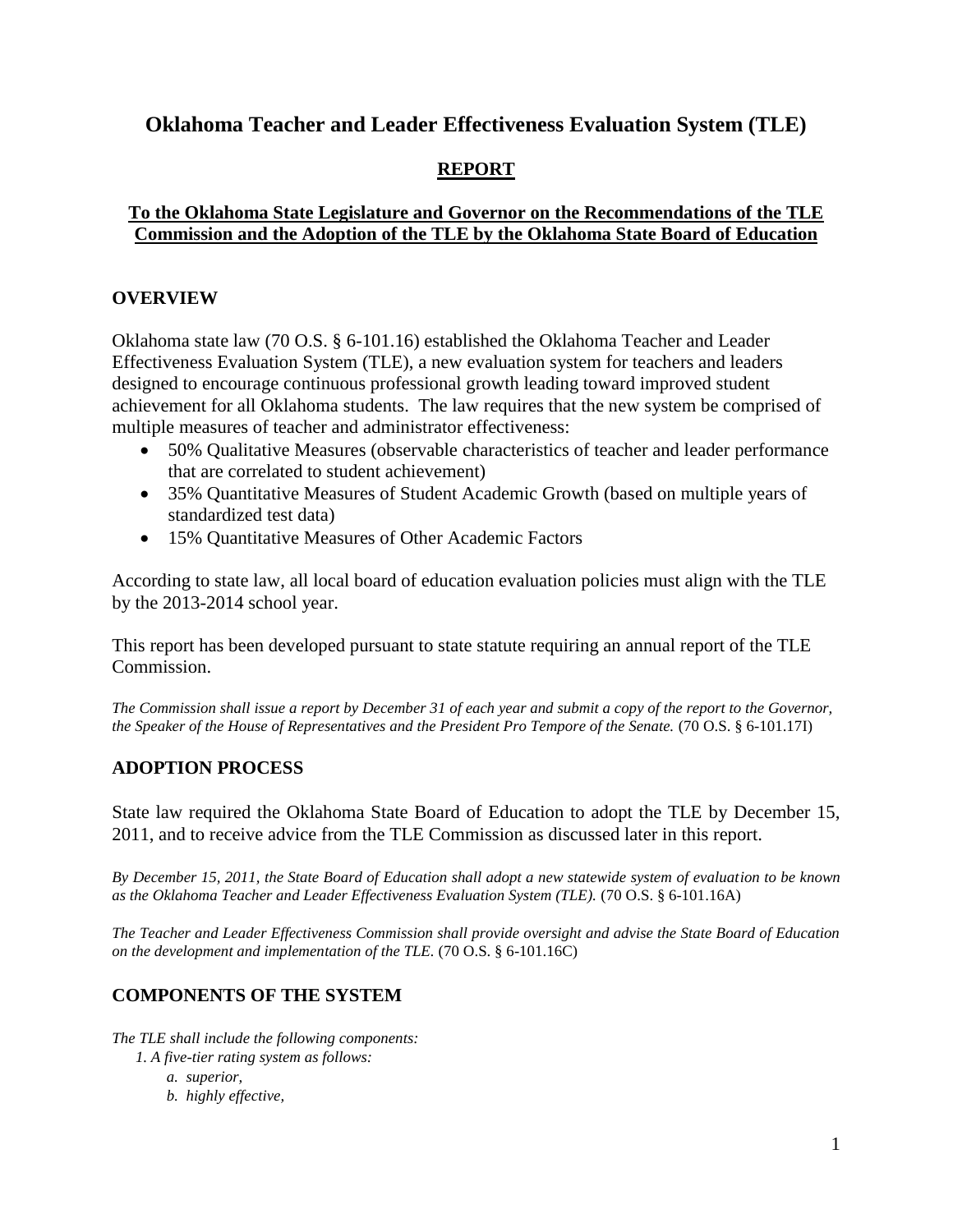- *c. effective,*
- *d. needs improvement, and*
- *e. ineffective;*
- *2. Annual evaluations that provide feedback to improve student learning and outcomes;*

 *3. Comprehensive remediation plans and instructional coaching for all teachers rated as needs improvement or ineffective;*

- *4. Quantitative and qualitative assessment components measured as follows:*
	- *a. fifty percent (50%) of the ratings of teachers and leaders shall be based on quantitative components which shall be divided as follows:* 
		- *(1) thirty-five percentage points based on student academic growth using multiple years of standardized test data, as available, and*
		- *(2) fifteen percentage points based on other academic measurements, and*
	- *b. fifty percent (50%) of the rating of teachers and leaders shall be based on rigorous and fair qualitative assessment components;*

 *5. An evidence-based qualitative assessment tool for the teacher qualitative portion of the TLE that will include observable and measurable characteristics of personnel and classroom practices that are correlated to student performance success, including, but not limited to:*

- *a. organizational and classroom management skills,*
- *b. ability to provide effective instruction,*
- *c. focus on continuous improvement and professional growth,*
- *d. interpersonal skills, and*
- *e. leadership skills;*

 *6. An evidence-based qualitative assessment tool for the leader qualitative portion of the TLE that will include observable and measurable characteristics of personnel and site management practices that are correlated to student performance success, including, but not limited to:*

- *a. organizational and school management, including retention and development of effective teachers and dismissal of ineffective teachers,*
- *b. instructional leadership,*
- *c. professional growth and responsibility,*
- *d. interpersonal skills,*
- *e. leadership skills, and*
- *f. stakeholder perceptions; and*

 *7. For those teachers in grades and subjects for which there is no state-mandated testing measure to create a quantitative assessment for the quantitative portion of the TLE, an assessment using objective measures of teacher effectiveness including student performance on unit or end-of-year tests. Emphasis shall be placed on the observed qualitative assessment as well as contribution to the overall school academic growth.* (70 O.S. § 6-101.16B)

#### **TLE COMMISSION**

#### **OVERVIEW**

The law established the TLE Commission to make recommendations about the design of the system and to oversee implementation of the system through June 30, 2016. The TLE Commission is comprised of various education and public sector stakeholders appointed by the Governor, President Pro Tempore of the Senate, and Speaker of the House, or as designated by statute.

The TLE Commission met eight times from June 29 through December 5, 2011, to study the various components of the TLE, to evaluate a variety of qualitative measurement tools (frameworks) and quantitative measurement tools, to make formal design and implementation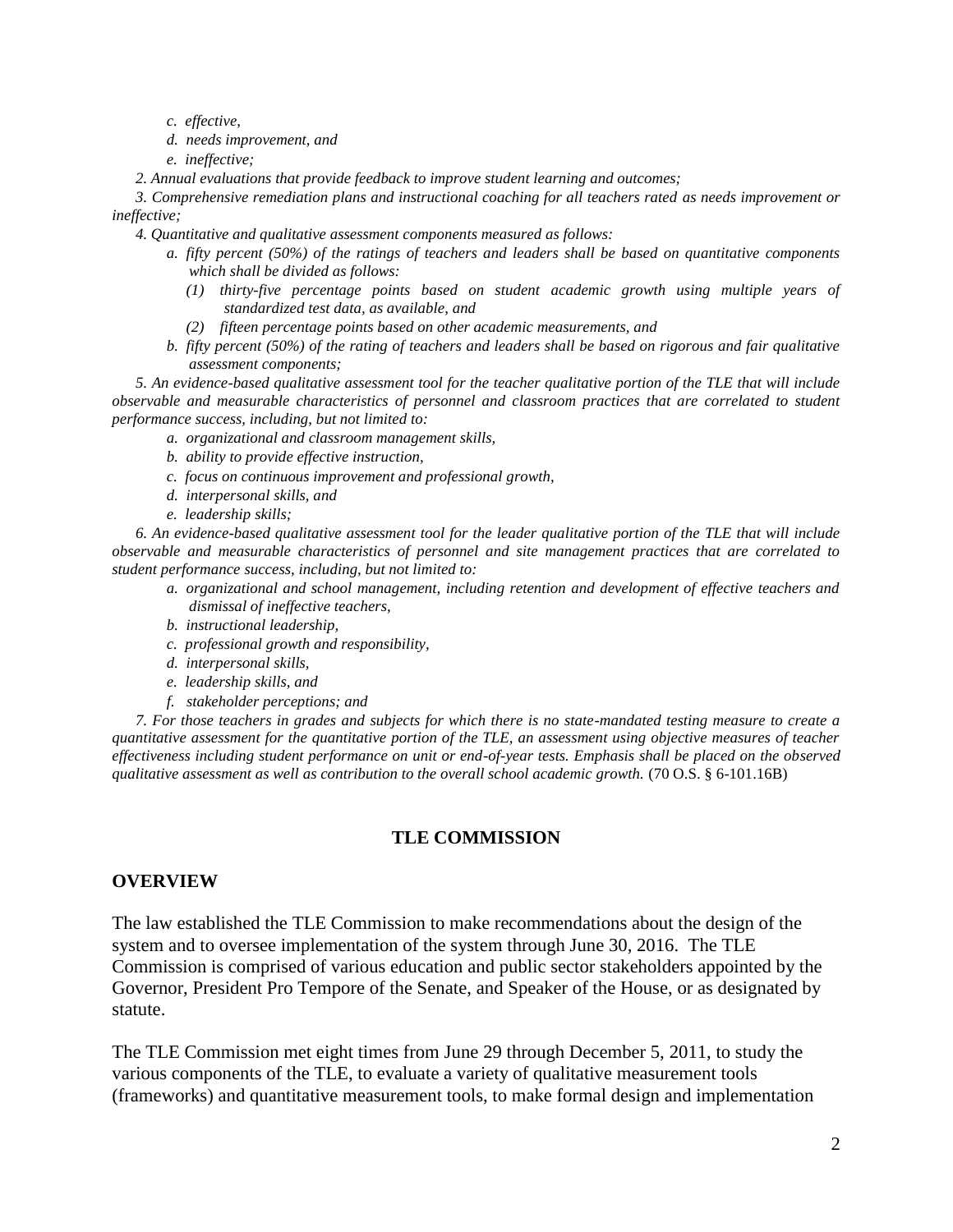recommendations to the State Board of Education, and to solicit public input on those recommendations.

Five design and implementation recommendations were approved at the TLE Commission meeting on December 5, 2011, after receiving feedback from a wide representation of stakeholders, including teachers, administrators, students, parents, community members, and policymakers. *See Attachment A.*

Details regarding the extensive study conducted by the TLE Commission as well as a summary of public comment received is provided in subsequent sections of this report and in the attachments.

### **TLE COMMISSION ANALYSIS OF QUALITATIVE MEASURES**

The TLE Commission reviewed four teacher evaluation frameworks for the qualitative measure and four leader evaluation frameworks for the qualitative measure. These frameworks were:

### *Teacher Frameworks*

- Danielson's Framework for Teaching (*See Attachment C)*
- Marzano's Causal Teacher Evaluation Model (*See Attachment D)*
- McREL's Teacher Evaluation System
- Tulsa's TLE Observation and Evaluation System (*See Attachment E)*

### *Leader Frameworks*

- Marzano's Leadership Evaluation System
- McREL's Principal Evaluation System (*See Attachment F)*
- Reeves's Leadership Performance Matrix (*See Attachment G)*
- Vanderbilt's Assessment for Leadership in Education

The TLE Commission preliminarily recommended six of these tools – three teacher frameworks and three leader frameworks – for consideration. The McREL Teacher Evaluation System was eliminated because the TLE Commission determined that the framework did not meet the needs of Oklahoma educators. In addition, the Marzano Leadership Evaluation System was eliminated because it was still in production at the time of final recommendations and the Vanderbilt Assessment for Leadership in Education was also eliminated because the TLE Commission determined that the framework did not meet the needs of Oklahoma educators.

The rubrics used to compare each framework to requirements of state statute and national best practices are available as *Attachment B.*

Recommendations #1c and #1f indicate that the TLE Commission recommended Danielson's Framework for Teaching, Marzano's Causal Teacher Evaluation Model, Tulsa's TLE Observation and Evaluation System, McREL's Principal Evaluation System, and Reeves's Leadership Performance Matrix for district selection. *See Attachment A.*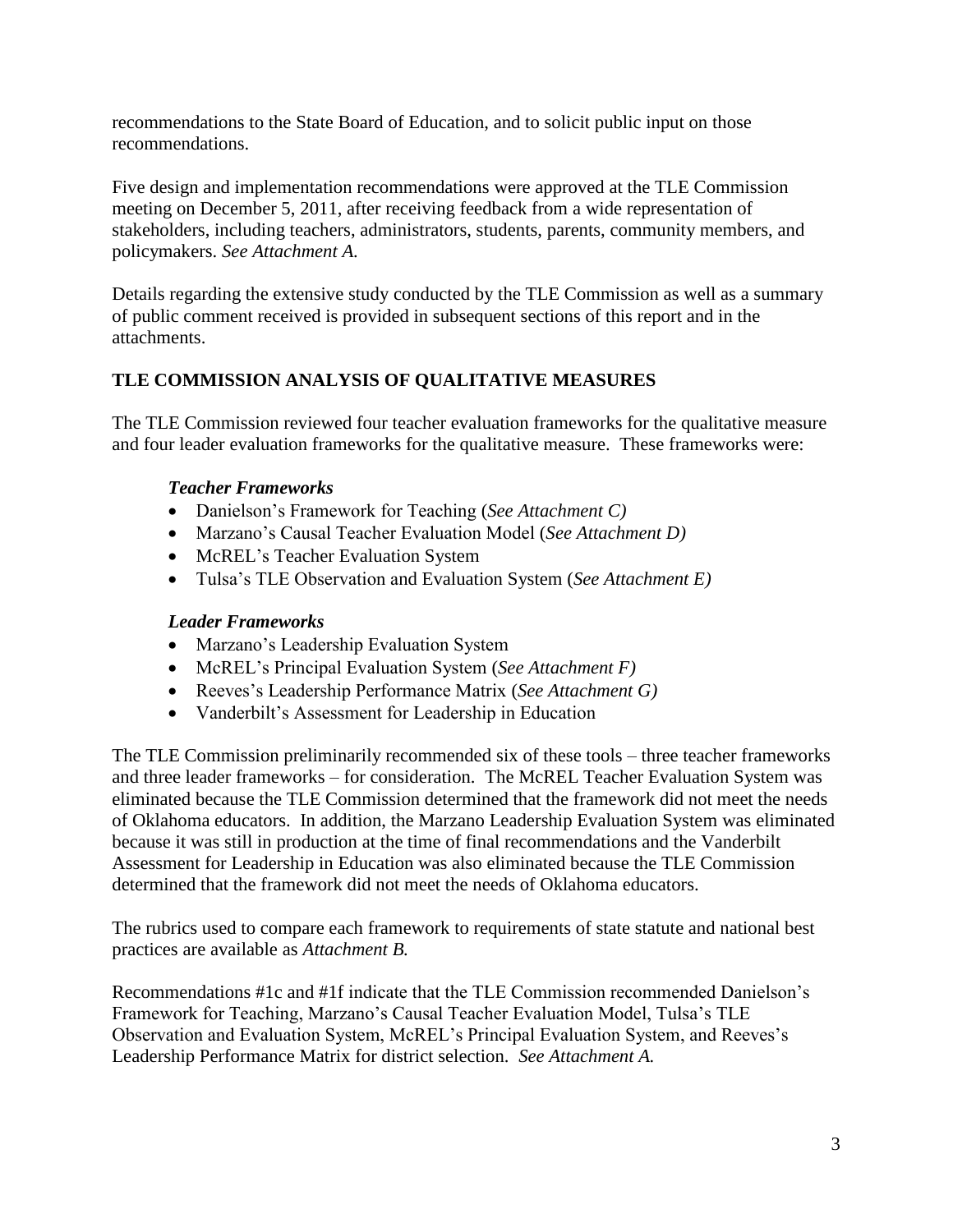### **TLE COMMISSION ANALYSIS OF QUANTITATIVE MEASURES**

The Commission examined a variety of possible ways to evaluate student growth for teachers who teach grades or subject areas where student growth data exists. One option the Commission reviewed was a Simple Growth Model. This model compares student performance at the end of instruction to performance prior to instruction. The Commission also reviewed Value Added Models. While this option also measures student growth, it measures that growth against the student's predicted growth level for the school year. This prediction is determined through a complex series of calculations that factor in such variables as attendance, mobility, past achievement, ELL status, and/or number of subject-specific courses in which the student is enrolled. The focus of the variables can be based either on the student's prior achievement (Covariate Model), or on the student's propensity to achieve along with the durability of the teacher's effect on the expected growth (Learning Path Model). In essence, a Value Added Model determines what *value* the teacher *added* to the student's success.

The Commission determined that utilizing a Value Added Model would best reflect Oklahoma's need to take into account other student and school-level variables in order to have the most accurate evaluation system possible. Therefore, the Commission recommended adoption of a Value Added Model for teachers and leaders of buildings for which multiple years of standardized test data exist. *See Attachment A: #3a, #3b.*

For teachers who teach in grades or subject areas in which no state-mandated testing exists, the quantitative component of the TLE shall involve an assessment using objective measures of teacher effectiveness including student performance on unit or end-of-year tests. The Commission has reviewed several ways to generate data for those grades and subjects where statewide student assessment data does not exist. These methods include developing additional state assessments, developing a list of content-specific appropriate measures of student achievement, using student growth data of "owned students" or all school-wide data, or using a combination of the above referenced methods.

The Commission recommended conducting further research on the most appropriate measure(s) of teacher effectiveness for those teachers in non-tested grades and subjects and to take into consideration the input of representatives of those teacher groups. *See Attachment A: #4.*

In addition, the Commission reviewed options for the quantitative measures identified as "Other Academic Measures." The Commission recommended involving Oklahoma educators in development of a list of appropriate measures for teacher and supervisor selection based on findings from research regarding multiple measures of teacher effectiveness*. See Attachment A: #5.*

### **TLE COMMISSION ANALYSIS OF IMPLEMENTATION PROCESSES**

In order to facilitate implementation of the TLE statewide, the TLE Commission made several recommendations regarding selection of default frameworks and funding for training. The Commission recommended selecting a default framework for the teacher qualitative assessment and a default framework for the leader qualitative assessment. *See Attachment A: #1a, #1d*. The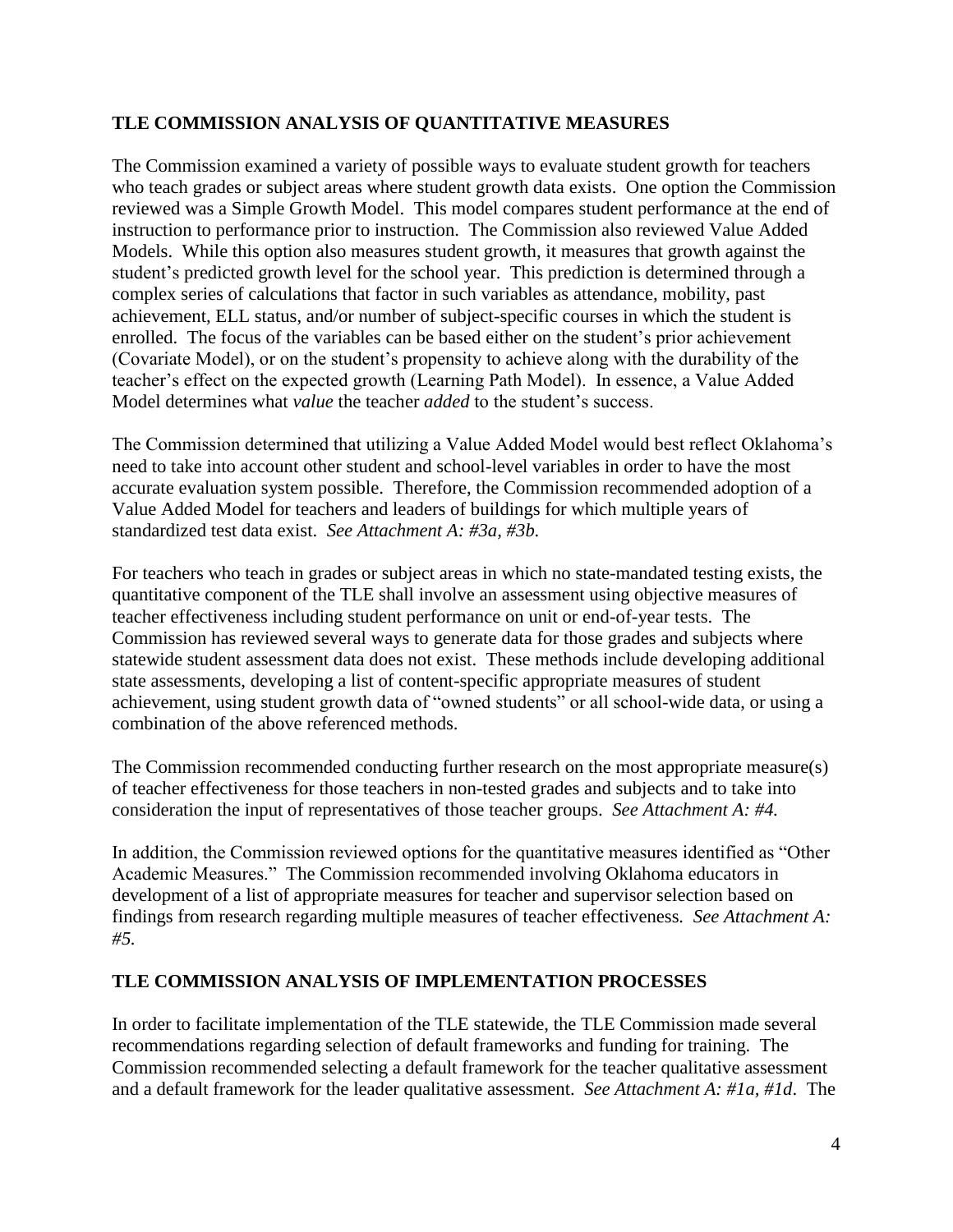Commission selected their recommended default frameworks after much debate and consideration of each framework.

Despite the public comments found in *Attachment H*, which indicate that the majority of responders favored Marzano's Causal Teacher Evaluation Model, in a split vote, the TLE Commission recommended Tulsa's TLE Observation and Evaluation System as the default teacher qualitative assessment tool. *See Attachment A: #1b.* Also in a split vote, the Commission recommended McREL's Principal Evaluation System as the default leader qualitative assessment tool. *See Attachment A: #1e*.

In addition, the TLE Commission made recommendations to reserve a portion of the available state funds designated for training and implementation for the frameworks not selected as the default. *See Attachment A: #1c, #1f.*

Lastly, the TLE Commission recommended that any modifications made to the default framework or other approved frameworks must be approved by the Oklahoma State board of Education. *See Attachment A: #2*.

#### **STATE BOARD OF EDUCATION**

### **OVERVIEW OF APPROVED TLE SYSTEM**

On December 15, 2011, the State Board of Education approved a TLE System pursuant to 70 O.S. § 6-101.16A. The State Board named the Tulsa TLE Observation and Evaluation System as the presumptive default for teacher evaluations and the McREL Principal Evaluation System as the presumptive default for leader evaluations. *See Attachment I.*

During the pilot year of implementation (2012-2013), districts will be allowed to choose from three teacher evaluation frameworks (Tulsa's TLE Observation and Evaluation System, Marzano's Causal Teacher Evaluation Model, and Danielson's Framework for Teaching) and two leader evaluation frameworks (McREL's Principal Evaluation System, and Reeves's Leadership Performance Matrix). During this pilot period, districts are required to select and implement a teacher and leader framework from the list of approved frameworks. Throughout the pilot year, districts will be asked to provide input and feedback regarding the frameworks, and the data provided by districts will be reported by OSDE to the TLE Commission and State Board of Education for consideration. Teacher and leader evaluations obtained during the pilot year will not count against teachers or leaders during the 2012-2013 school year. However, the data obtained during the pilot year may be used by districts to establish baselines and offer guidance as Oklahoma schools move forward with permanent implementation during the 2013-2014 school year. Data and research obtained during the pilot year may be independently analyzed to determine evidence of measurement of effective teaching and leadership as well as the ability of each model to scale up for statewide implementation. This information will be used by the TLE Commission to make further recommendations to the State Board of Education. At the end of the pilot year, the State Board of Education will adopt default frameworks.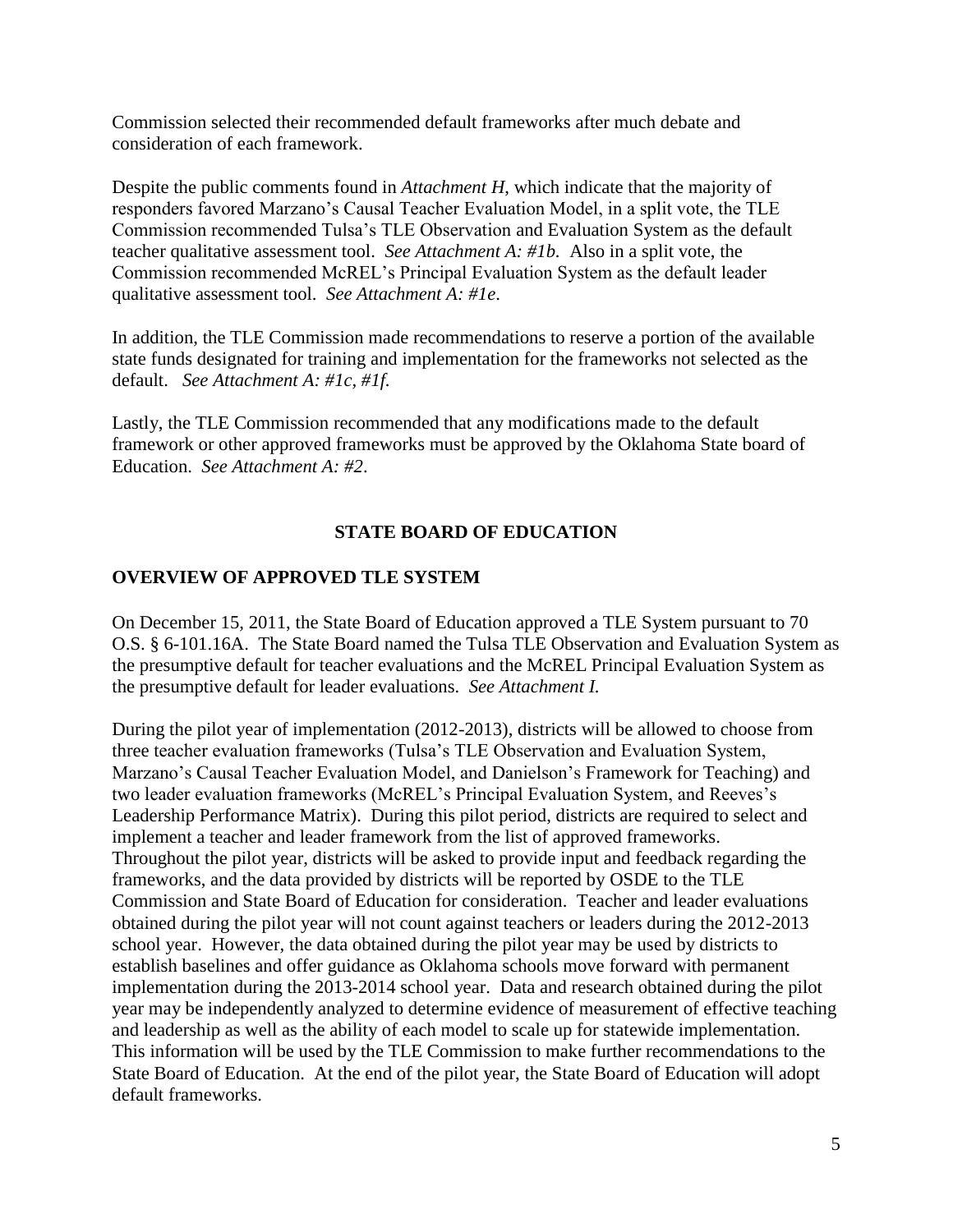The allocation of funds will be supported by local funds or at the discretion of the Oklahoma Department of Education through a formula based on the districts' Average Daily Attendance. *See Attachment I.*

### **Qualitative Measures (50% of Total TLE)** *See Attachment I.*

### *Teacher*

- For the teacher qualitative assessment, the Oklahoma State Board of Education (OSBE) has approved three frameworks from which districts may choose:
	- o Danielson's Framework for Teaching(pending licensing agreements),
	- o Marzano's Causal Teacher Evaluation Model(pending licensing agreements), and
- Tulsa's TLE Observation and Evaluation System(pending licensing agreements).
- For the teacher qualitative assessment, the OSBE has approved Tulsa's TLE Observation and Evaluation System framework to become the presumptive default statewide framework.

### *Leader*

- For the leader qualitative assessment, the OSBE has approved two frameworks from which districts may choose:
- McREL's Principal Evaluation System (pending correlation to statutory criteria and licensing agreements), and
	- o Reeves's Leadership Performance Matrix (pending correlation to statutory criteria and licensing agreements).
- For the leader qualitative assessment, the OSBE has approved McREL's Principal Evaluation System framework to become the presumptive default statewide framework.

### *Teacher and Leader*

 Any modifications to the default frameworks or other approved frameworks must be approved by the Oklahoma State Board of Education against a specific set of criteria, including all statutory requirements, based on impact to student learning.

### **Quantitative Measures of Student Academic Growth (35% of Total TLE)** *See Attachment I.*

- The OSDE will use a Value Added Model in calculating the thirty-five percentage points attributed to student academic growth using multiple years of standardized test data for those teachers in grades and subjects for which multiple years of standardized test data exist.
- The OSDE will use a Value Added Model in calculating the thirty-five percentage points attributed to student academic growth using multiple years of standardized test data for those leaders of buildings containing grades and subjects for which multiple years of standardized test data exist.
- In addressing those teachers and leaders in grades and subjects for which there is no state-mandated testing measure to create a Value Added Score, the OSDE will conduct more research to determine the appropriate measure(s) of student achievement taking into account a combination of multiple measures and including teacher, leader, and specialist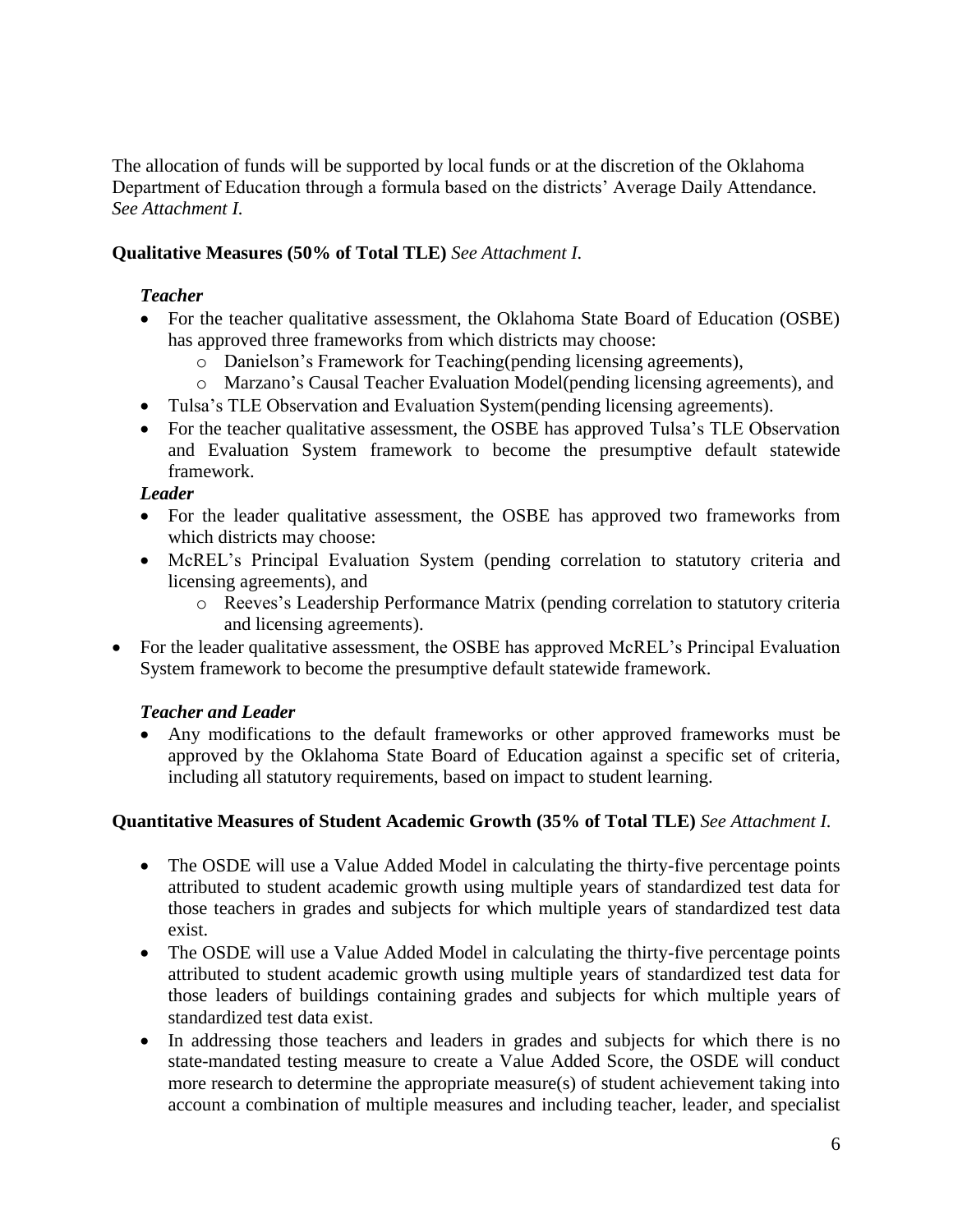input. This information will be shared with the TLE Commission and the OSBE for further recommendations and decisions.

### Quantitative Measures of Other Academic Factors (15% of Total TLE) See Attachment I.

• In regards to the fifteen percentage points based on other academic measures, the OSDE will conduct further study of best practices across the country as well as inviting Oklahoma educators to provide input to develop a list of appropriate measures for Oklahoma. This information will be shared with the TLE Commission and the OSBE for further recommendations and decisions.

This Report of the Oklahoma Teacher and Leader Effectiveness Evaluation System was respectfully submitted this  $29$ day of December, 2011.

Janet Barresi, Chairman of the Board

ssistant State Superintendent

Alicia Currin-Moore, Executive Director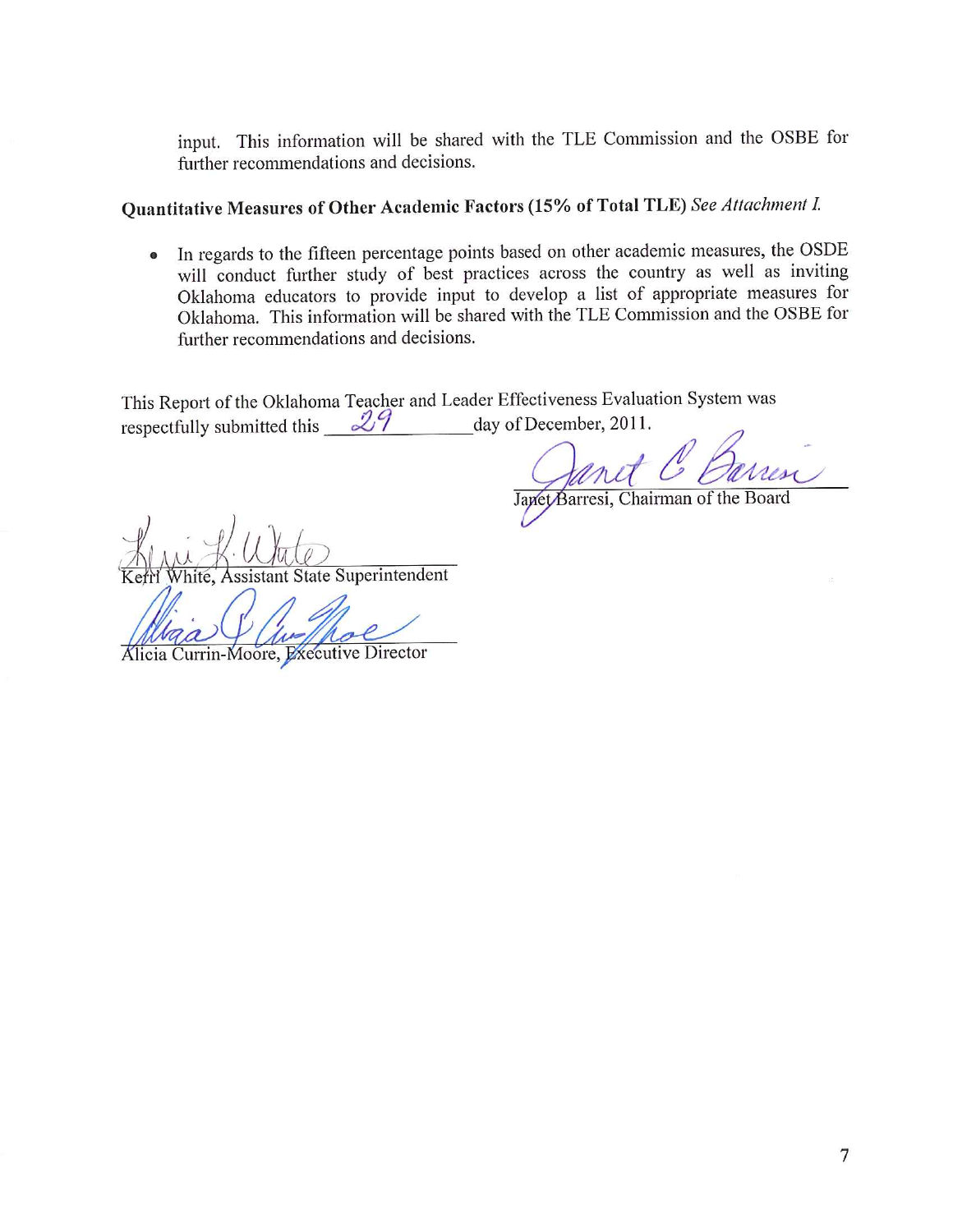### **LIST OF ATTACHMENTS**

### **ATTACHMENT DESCRIPTION**

| A | <b>Teacher and Leader Effectiveness Commission</b><br><b>Permanent Recommendations</b> |
|---|----------------------------------------------------------------------------------------|
| B | Criteria Checklists for All Frameworks Reviewed                                        |
| C | Danielson's Framework for Teaching                                                     |
| D | Marzano's Causal Teacher Evaluation System                                             |
| E | Tulsa's TLE Observation and Evaluation System                                          |
| F | McREL's Principal Evaluation System                                                    |
| G | Reeves' Leadership Performance Matrix                                                  |
| H | <b>Summary of Public Comment</b>                                                       |
|   | <b>State Board of Education Adopted Policies</b>                                       |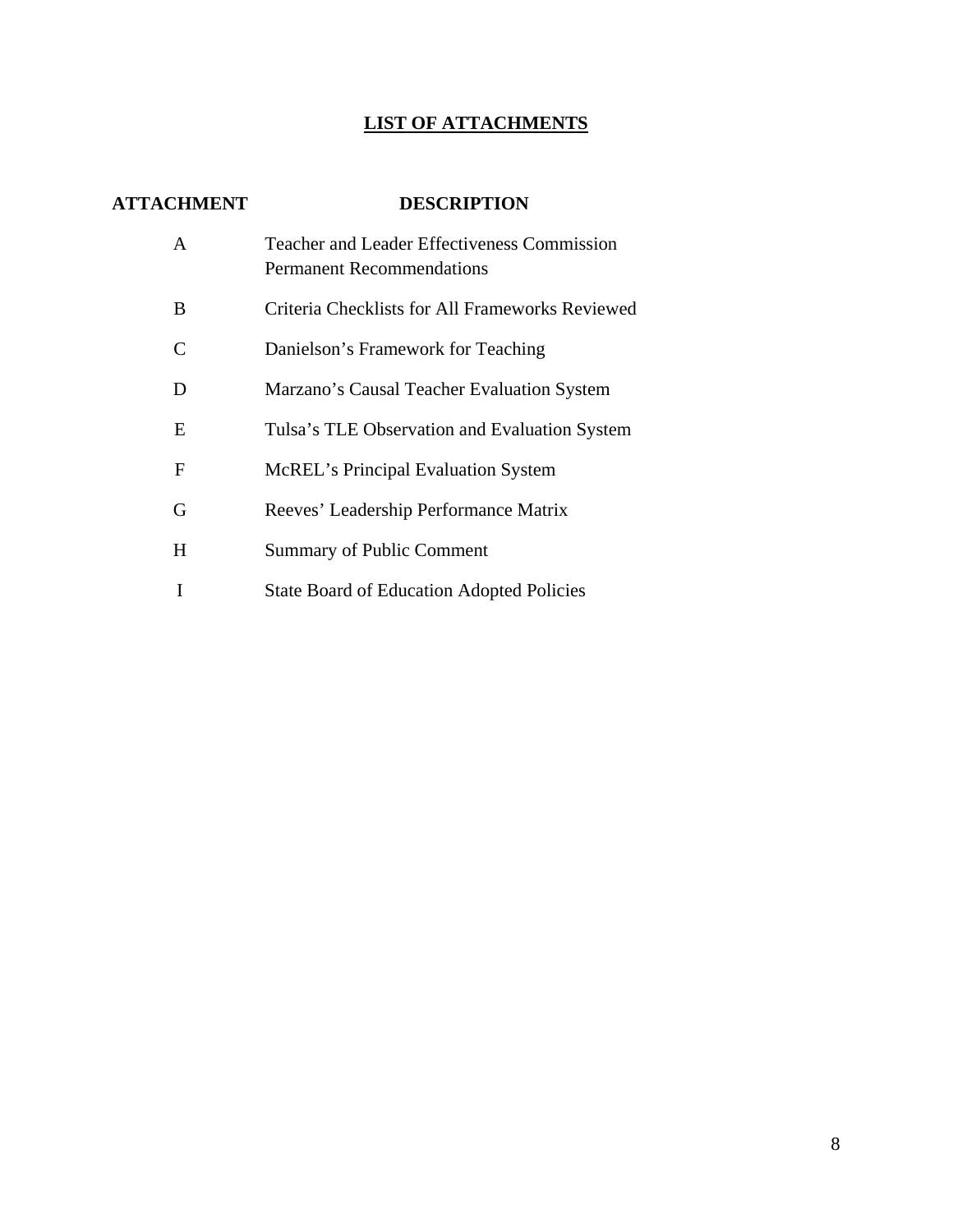### **ATTACHEMENT A**

**Teacher and Leader Effectiveness Commission Permanent Recommendations**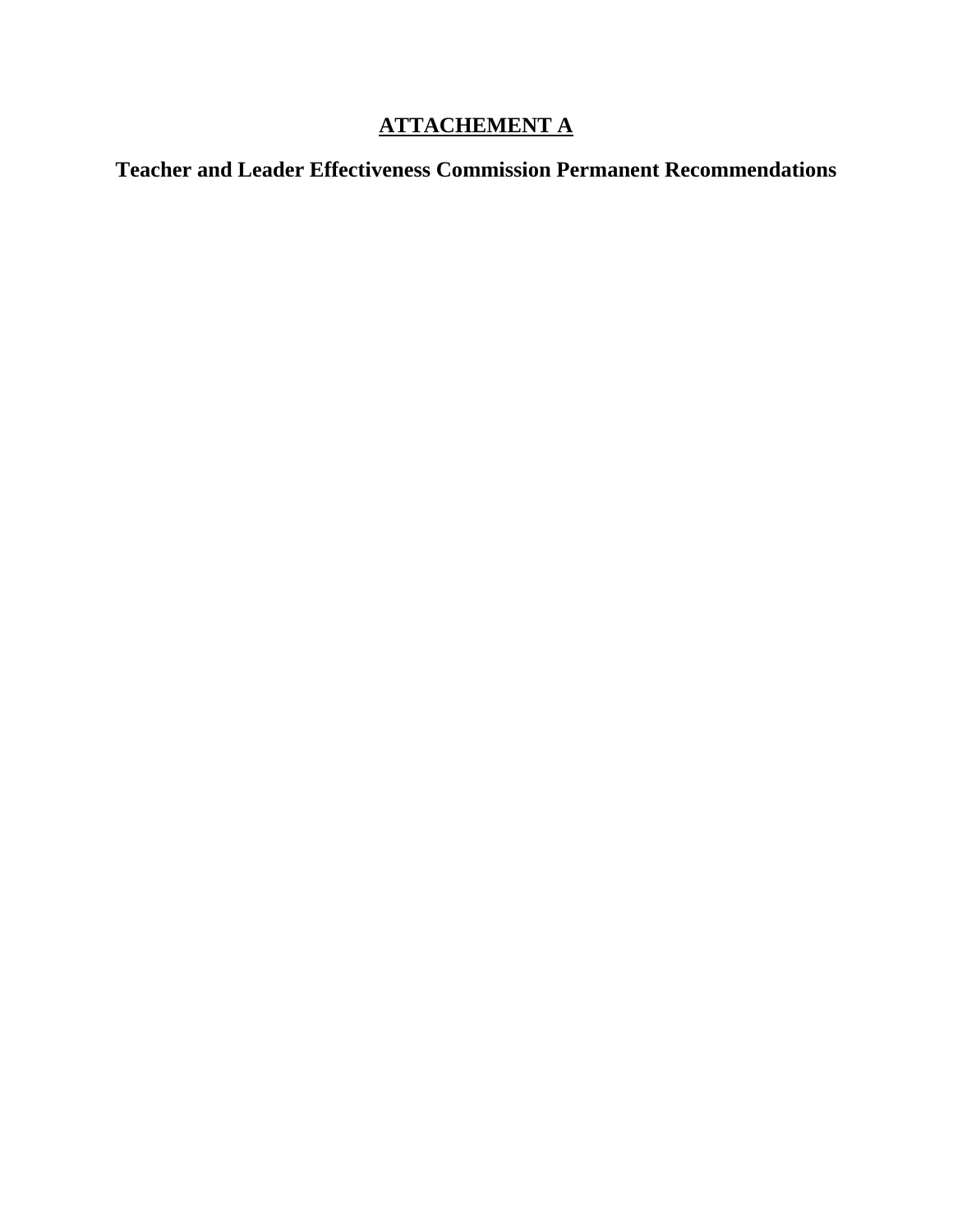#### ATTACHMENT A

#### **Teacher and Leader Effectiveness Commission Permanent Recommendations Pursuant to 70 O.S. § 6-101.17 December 5, 2011**

**Permanent Recommendation #1a:** For the Teacher Evaluation System, the TLE Commission recommends that the Oklahoma State Board of Education name a default framework that is paid for by the state in terms of training and implementation requirements to serve as the qualitative assessment component that must comprise 50% of the total evaluation criteria required by 70 O.S. § 6-101.16.

**Permanent Recommendation #1b:** The TLE Commission recommends that the Teacher Evaluation default framework be Tulsa's TLE Observation and Evaluation System.

**Permanent Recommendation #1c:** The TLE Commission recommends that the Oklahoma State Board of Education name a limited number of frameworks that meet specific criteria, including all statutory requirements, for district selection. Frameworks other than the default will be supported by local funds and twenty-five percent (25%) of available state training funds. The following frameworks should be included in the list of approved options: Danielson's Framework for Teaching, Marzano's Causal Teacher Evaluation Model, and Tulsa's TLE Observation and Evaluation System.

**Permanent Recommendation #1d:** For the Leader Evaluation System, the TLE Commission recommends that the Oklahoma State Board of Education name a default framework that is paid for by the state in terms of training and implementation requirements to serve as the qualitative assessment component that must comprise 50% of the total evaluation criteria required by 70 O.S. § 6-101.16.

**Permanent Recommendation #1e:** The TLE Commission recommends that the Leader Evaluation default framework be Mc.REL's Principal Evaluation System.

**Permanent Recommendation #1f:** The TLE Commission recommends that the Oklahoma State Board of Education name a limited number of frameworks that meet specific criteria, including all statutory requirements for district selection. Frameworks other than the default will be supported by local funds or at the discretion of the Oklahoma State Department of Education through a formula based on the district's Average Daily Attendance. The following frameworks should be included in the list of approved options: McREL's Principal Evaluation System (pending correlation to statutory criteria) and Reeves's Leadership Performance Matrix (pending correlation to statutory criteria).

**Permanent Recommendation #2:** For both the Teacher Evaluation System and the Leader Evaluation System, the TLE Commission recommends that any modifications to the default framework or other approved frameworks must be approved by the Oklahoma State Board of Education against a specific set of criteria, including all statutory requirements, based on impact to student learning.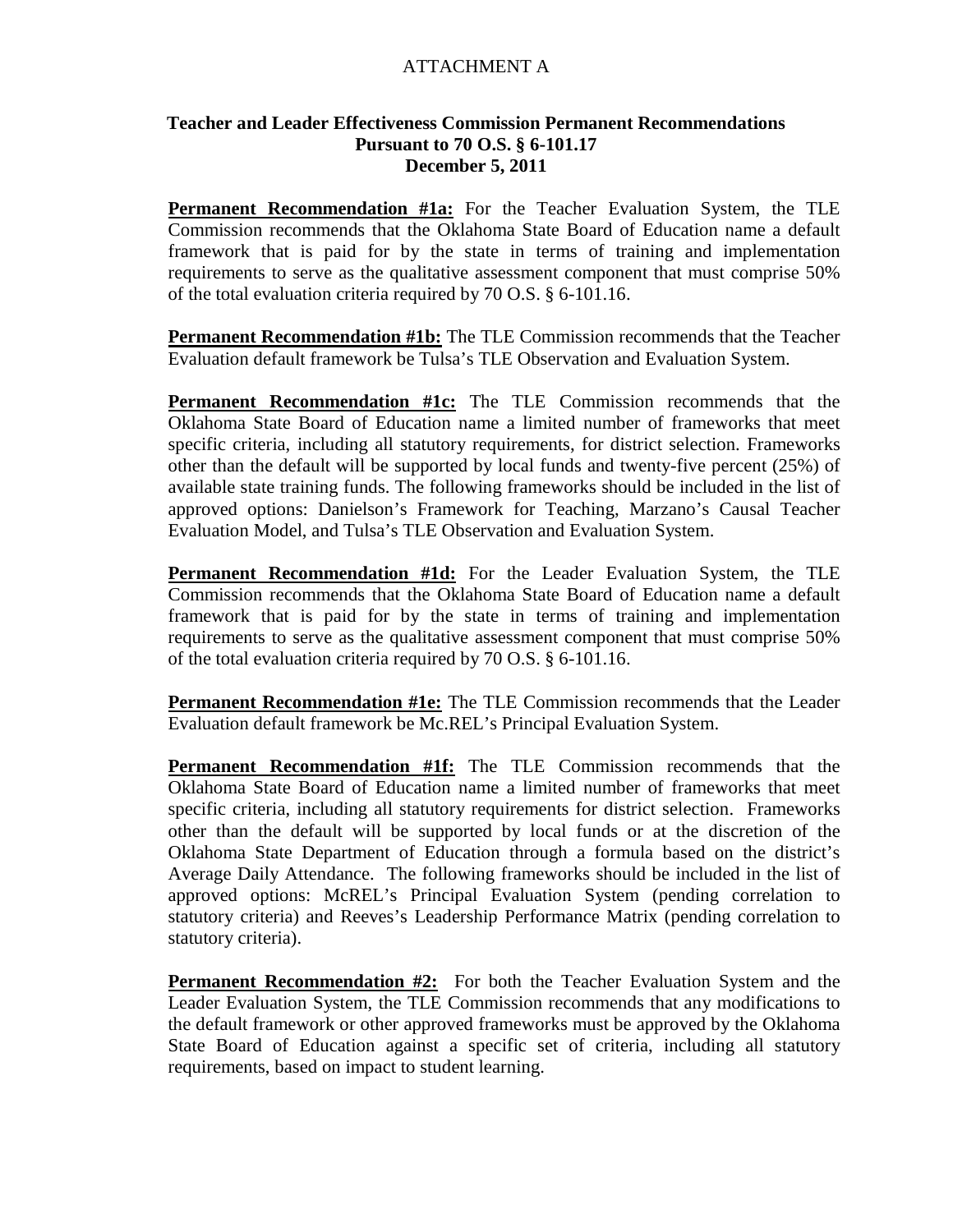### ATTACHMENT A

**Permanent Recommendation #3a:** In regards to the quantitative portion of the Teacher and Leader Evaluation System, the TLE Commission recommends using a Value Added Model in calculating the thirty-five percentage points attributed to student academic growth using multiple years of standardized test data for those teachers in grades and subjects for which multiple years of standardized test data exist.

**Permanent Recommendation #3b:** In regards to the quantitative portion of the Teacher and Leader Evaluation System, the TLE Commission recommends using a Value Added Model in calculating the thirty-five percentage points attributed to student academic growth using multiple years of standardized test data for those leaders of buildings containing grades and subjects for which multiple years of standardized test data exist.

**Permanent Recommendation #4:** In addressing those teachers and leaders in grades and subjects for which there is no state-mandated testing measure to create a quantitative assessment, the TLE Commission recommends conducting more research to determine the appropriate measure(s) of student achievement taking into account a combination of multiple measures and including teacher, leader, and specialist input.

**Permanent Recommendation #5**: In regards to the fifteen percentage points based on other academic measures, the TLE Commission recommends conducting further study of best practices across the country as well as inviting Oklahoma educators to provide input to develop a list of appropriate measures for Oklahoma.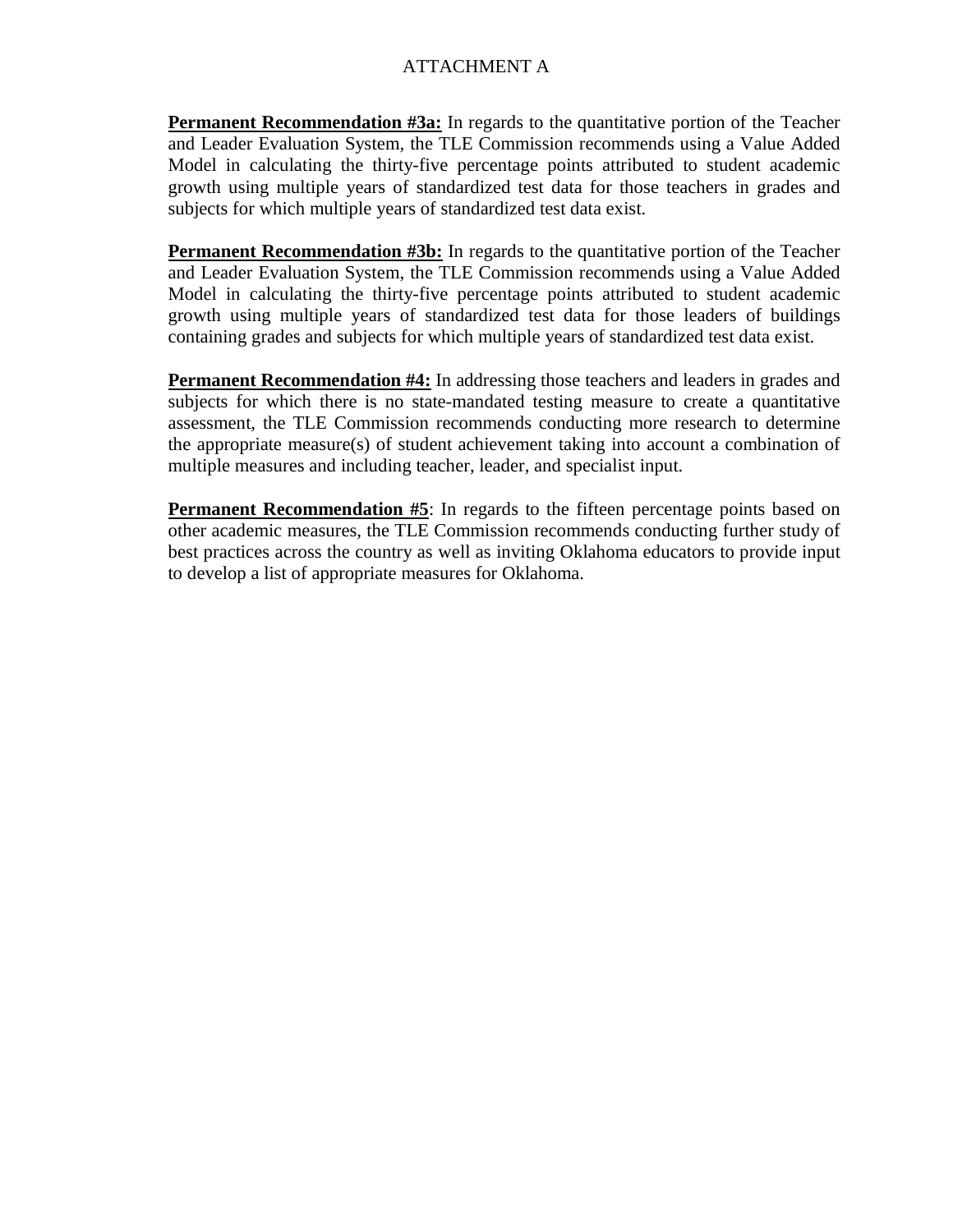### **ATTACHEMENT B**

### **Criteria Checklists for All Frameworks Reviewed**

### *Teacher Frameworks*

- Danielson's Framework for Teaching
- Marzano's Causal Teacher Evaluation Model
- McREL's Teacher Evaluation System
- Tulsa's TLE Observation and Evaluation System

### *Leader Frameworks*

- Marzano's Leadership Evaluation System
- McREL's Principal Evaluation System
- Reeves's Leadership Performance Matrix
- Vanderbilt's Assessment for Leadership in Education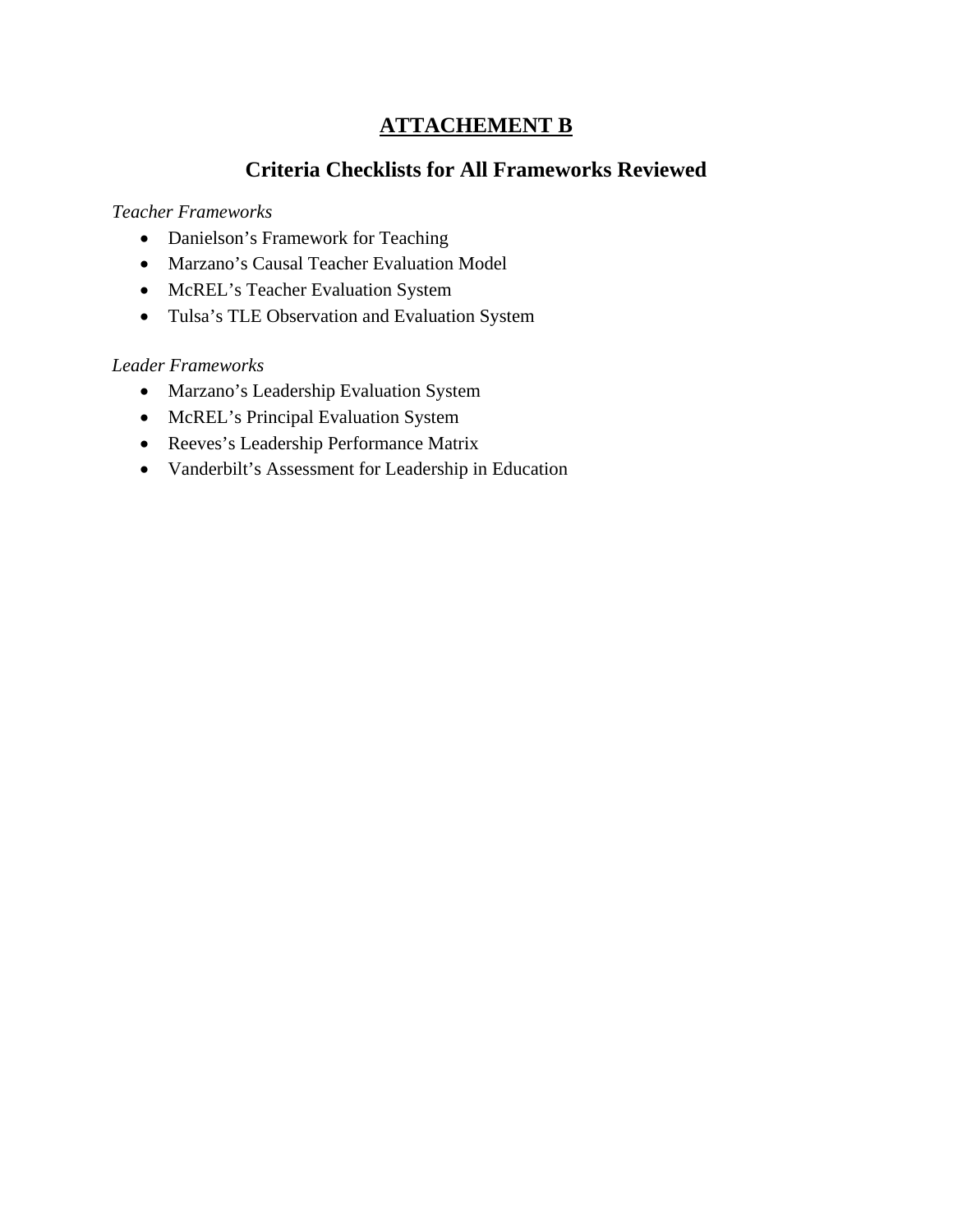

*The review following the criteria set forth by the Teacher and Leader Effectiveness Commission will be conducted by the Oklahoma State Department of Education and submitted to the Commission for consideration.*

| <b>Selection</b>           | <b>Description</b>                                                |
|----------------------------|-------------------------------------------------------------------|
| Does not meet the criteria | From the materials provided, does not appear to meet the criteria |
| Meets the criteria         | From the materials provided, appears to meet the criteria         |
| Exceeds the criteria       | From the materials provided, appears to exceed the criteria       |

**Framework**: Danielson's Framework for Teaching (ASCD Teacher Effectiveness Suite)

| by Statute<br>Required | <b>Teacher Evaluation Framework/Model</b><br><b>Selection Criteria for the Qualitative</b><br><b>Measures</b>                                                                                          | Does not<br>meet the<br>criteria | <b>Meets the</b><br>criteria | <b>Exceeds</b><br>the criteria | <b>Reviewers' Notes</b>                                                                                                                                                                                                                          |
|------------------------|--------------------------------------------------------------------------------------------------------------------------------------------------------------------------------------------------------|----------------------------------|------------------------------|--------------------------------|--------------------------------------------------------------------------------------------------------------------------------------------------------------------------------------------------------------------------------------------------|
|                        | Includes a Five-Tier Rating System (qualitative<br>measures)<br>1)<br>Superior<br>2)<br><b>Highly Effective</b><br>Effective<br>3)<br>Needs Improvement<br>4)<br>5)<br>Ineffective                     | $\checkmark$                     |                              |                                | Though none was provided, the<br>framework uses averaging to calculate a<br>score which can be translated into the<br>five-tier rating system.                                                                                                   |
| $\checkmark$           | Annual evaluations that provide feedback to<br>improve student learning and outcomes                                                                                                                   |                                  | $\checkmark$                 |                                | The model includes individualized<br>professional development plans for<br>teachers to work on their practice.                                                                                                                                   |
| $\checkmark$           | Comprehensive remediation plans and<br>instructional coaching for all teachers rated as<br>Needs Improvement or Ineffective                                                                            |                                  | $\checkmark$                 |                                | The model may be used for further<br>supports for struggling teachers.                                                                                                                                                                           |
| ✓                      | Be evidence-based (e.g. research and field<br>proven)                                                                                                                                                  |                                  | ✓                            |                                | The model is widely adopted including<br>variations in Oklahoma.                                                                                                                                                                                 |
| $\checkmark$           | Include observable and measurable<br>characteristics of personnel and classroom<br>practices (rubrics and evidences for each rubric)                                                                   |                                  | $\checkmark$                 |                                | Rubrics are included for each element.                                                                                                                                                                                                           |
|                        | An evidence-based tool that will include<br>characteristics of personnel and classroom<br>practices that are correlated to student<br>performance success                                              |                                  | ✓                            |                                |                                                                                                                                                                                                                                                  |
| $\checkmark$           | Be based on research-based national best<br>practices and methodology (contemporary<br>research and practices of expertise<br>development and strategies/behaviors for<br>raising student achievement) |                                  | ✓                            |                                | The framework was developed in the<br>1990s and revised periodically. It was<br>developed upon a review of the research<br>but does not reflect the most<br>contemporary research on strategies,<br>lesson segments, and deliberate<br>practice. |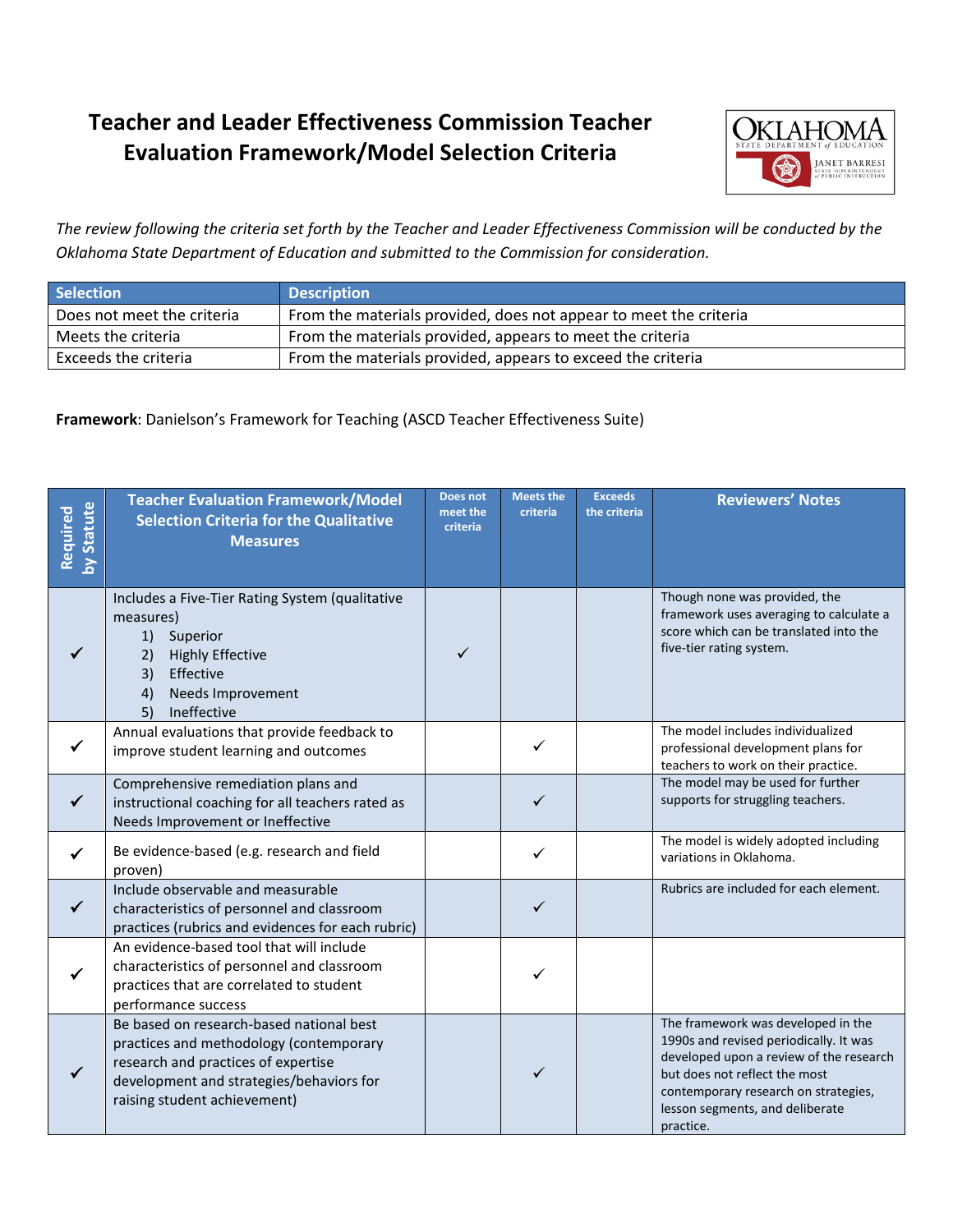

| by Statute<br>Required | <b>Teacher Evaluation Framework/Model</b><br><b>Selection Criteria for the Qualitative</b><br><b>Measures</b>                                                                                                                                                     | Does not<br>meet the<br>criteria | <b>Meets the</b><br>criteria | <b>Exceeds</b><br>the criteria | <b>Reviewers' Notes</b>                                                                                                                                                                                                            |
|------------------------|-------------------------------------------------------------------------------------------------------------------------------------------------------------------------------------------------------------------------------------------------------------------|----------------------------------|------------------------------|--------------------------------|------------------------------------------------------------------------------------------------------------------------------------------------------------------------------------------------------------------------------------|
|                        | Must contain minimally:<br>Organizational and classroom<br>a)<br>management skills<br>Ability to provide effective instruction<br>b)<br>Focus on continuous improvement and<br>c)<br>professional growth<br>Interpersonal skills<br>d)<br>Leadership skills<br>e) |                                  |                              | ✓                              | The framework exceeds the minimum<br>areas in its 76 elements.                                                                                                                                                                     |
|                        | Accounts for years of service since teacher<br>expertise develops over time                                                                                                                                                                                       | ✓                                |                              |                                | No tools are provided in the model to<br>account for years of service.                                                                                                                                                             |
|                        | Granular enough with "thin slices" of<br>instruction to support deliberate practice<br>because teachers develop expertise through<br>engaging in focused practice with focused<br>feedback                                                                        |                                  | ✓                            |                                | Of the 76 elements, 33 are observable to<br>instruction. Danielson's framework is<br>broader to the behaviors and lacks the<br>specificity of Marzano to research-based<br>strategies.                                             |
|                        | Identifies the instructional context or lesson<br>type or segment for when it is instructionally<br>appropriate to see certain research-based<br>strategies                                                                                                       | ✓                                |                              |                                | No documentation in the model<br>identifies when it is appropriate to see<br>certain research-based strategies.                                                                                                                    |
|                        | Includes scales or rubrics to identify the level of<br>implementation for the strategies                                                                                                                                                                          |                                  | $\checkmark$                 |                                | All elements have a rubric.                                                                                                                                                                                                        |
|                        | Reflects the elements for a research-based<br>common language of instruction that<br>accurately reflects the complexity of teaching                                                                                                                               |                                  | ✓                            |                                | The framework reflects the complexity of<br>teaching across its 76 elements.                                                                                                                                                       |
|                        | Clearly defines and articulates teacher and<br>student evidences for each rubric                                                                                                                                                                                  | $\checkmark$                     |                              |                                | The framework lacks tools for specific<br>teacher and student evidences but does<br>include critical attributes to help provide<br>clarity.                                                                                        |
|                        | Be correlated to student performance success<br>(validation studies and causal links studies for<br>instructional strategies/behaviors)                                                                                                                           |                                  |                              |                                | The studies conducted this far on the<br>Danielson framework only show a slight<br>increase in student learning. There are<br>no experimental and control studies to<br>verify the specific elements raise student<br>achievement. |
|                        | Validation studies (Specific studies on the<br>model/framework to verify its ability to identify<br>levels of teaching performance correlated to<br>student achievement results)                                                                                  |                                  | ✓                            |                                | Validation studies do exist for the<br>framework.                                                                                                                                                                                  |
|                        | Research studies verifying the specific<br>classroom practices in the rubrics have a<br>"causal link" to raising student achievement                                                                                                                              | ✓                                |                              |                                | No experimental and control studies<br>have been identified at the element level<br>for the specific strategies represented in<br>the framework.                                                                                   |
|                        | Weights/emphasizes classroom instruction                                                                                                                                                                                                                          |                                  | ✓                            |                                | Of the 76 elements in the framework, 33<br>or 46% are observable to classroom<br>practice. To make this a sufficient<br>weight, additional weighting will need to                                                                  |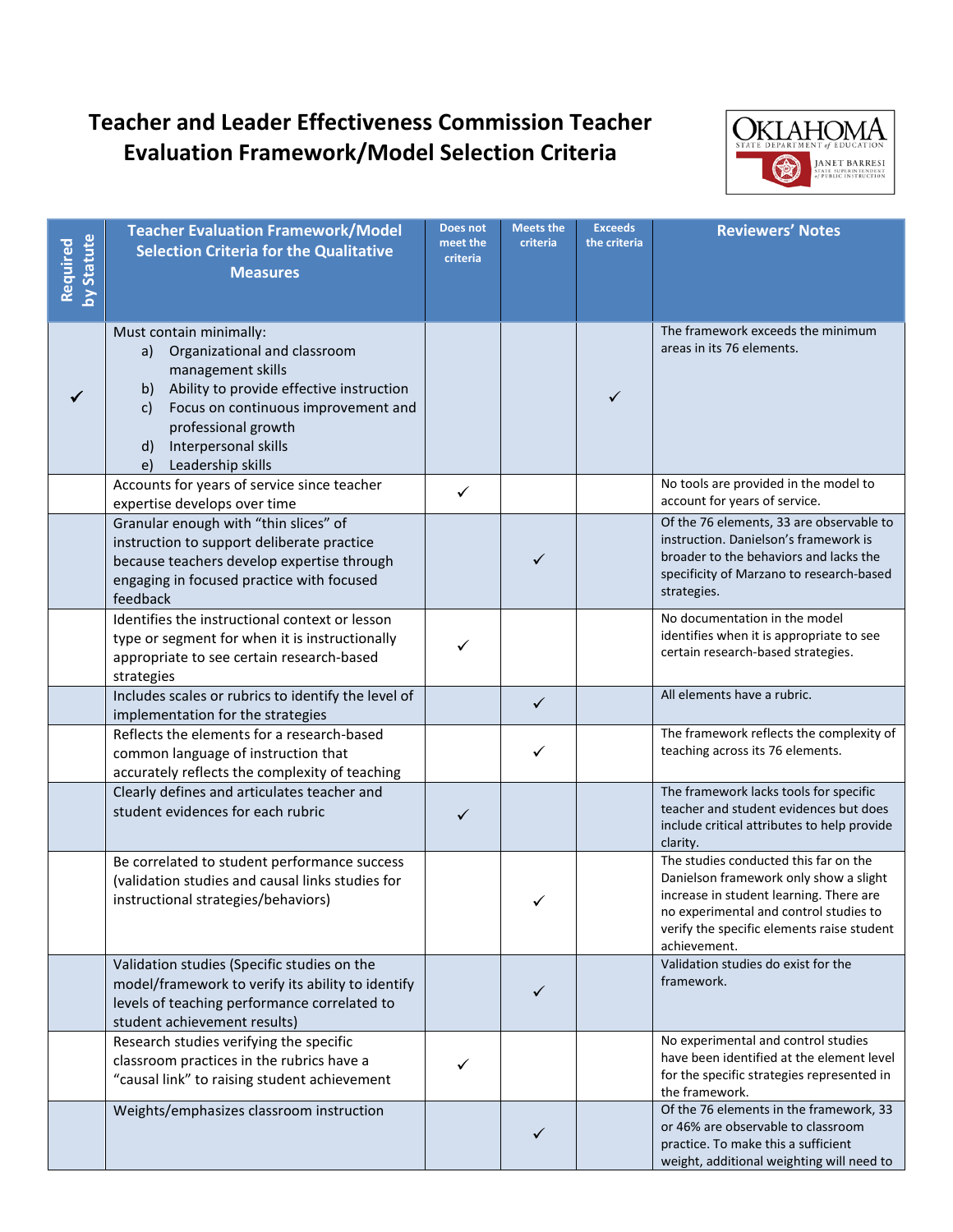

|                                                                |  | be placed on Domains 2 and 3.             |
|----------------------------------------------------------------|--|-------------------------------------------|
| Depth of supports provided for the framework                   |  | Due to its wide adoption, there is        |
| <sup>1</sup> (qualified capacity to support statewide efforts) |  | sufficient capacity and depth of services |
|                                                                |  | to support Oklahoma districts.            |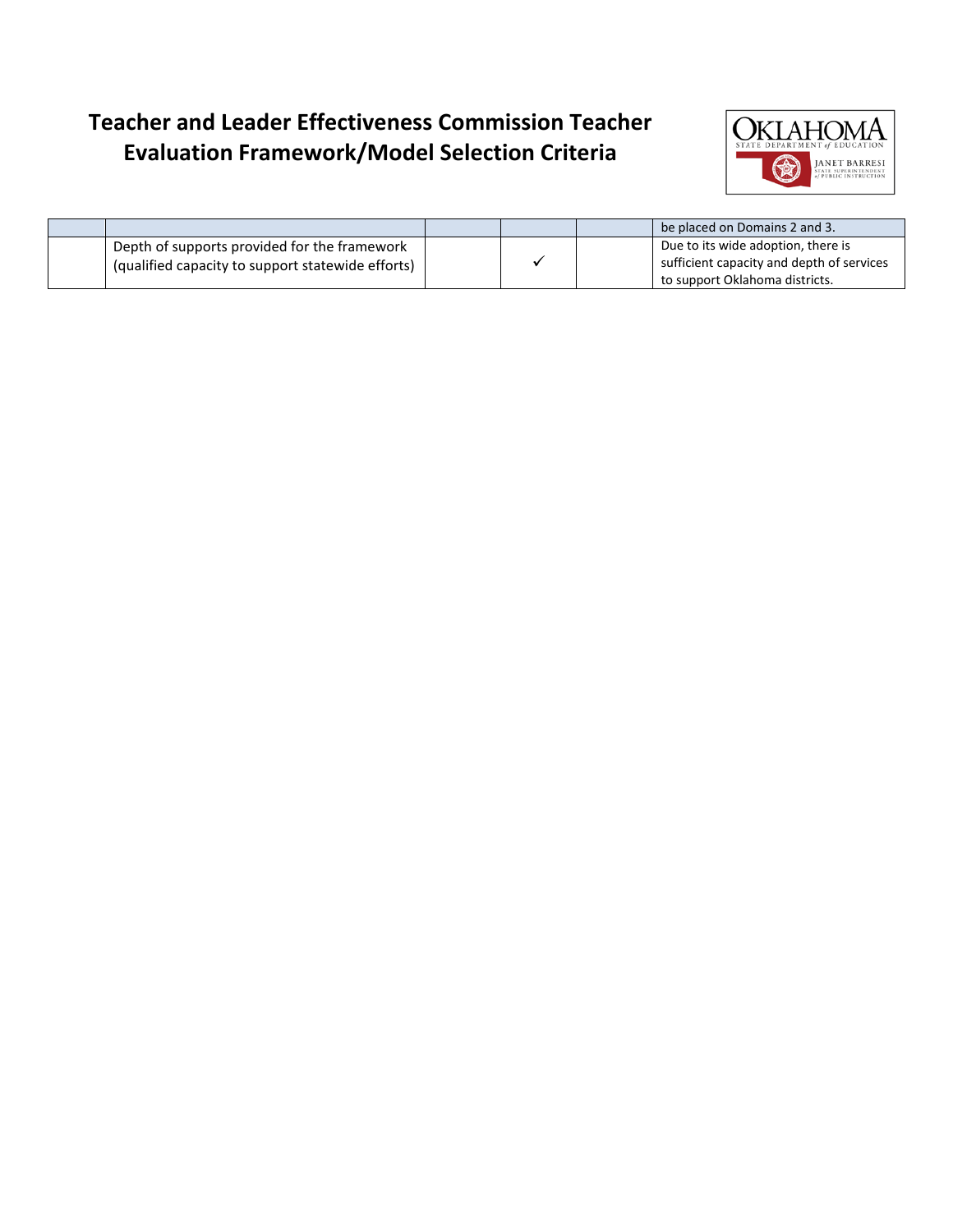

*The review following the criteria set forth by the Teacher and Leader Effectiveness Commission will be conducted by the Oklahoma State Department of Education and submitted to the Commission for consideration.*

| <b>Selection</b>           | <b>Description</b>                                                |
|----------------------------|-------------------------------------------------------------------|
| Does not meet the criteria | From the materials provided, does not appear to meet the criteria |
| Meets the criteria         | From the materials provided, appears to meet the criteria         |
| Exceeds the criteria       | From the materials provided, appears to exceed the criteria       |

#### **Framework:** Marzano Causal Teacher Evaluation Model

| by Statute<br>Required | <b>Teacher Evaluation Framework/Model</b><br><b>Selection Criteria for the Qualitative</b><br><b>Measures</b>                                                                      | <b>Does not</b><br>meet the<br>criteria | <b>Meets the</b><br>criteria | <b>Exceeds</b><br>the criteria | <b>Reviewers' Notes</b>                                                                                                                                                                                                                                                                                                                                                        |
|------------------------|------------------------------------------------------------------------------------------------------------------------------------------------------------------------------------|-----------------------------------------|------------------------------|--------------------------------|--------------------------------------------------------------------------------------------------------------------------------------------------------------------------------------------------------------------------------------------------------------------------------------------------------------------------------------------------------------------------------|
|                        | Includes a Five-Tier Rating System (qualitative<br>measures)<br>1)<br>Superior<br>2)<br><b>Highly Effective</b><br>3)<br>Effective<br>Needs Improvement<br>4)<br>5)<br>Ineffective |                                         | ✓                            |                                | Presentation included calculation to<br>generate Oklahoma's five-tier rating<br>system and is currently in use within<br>Oklahoma City as presented by Dr. Brian<br><b>Staples</b>                                                                                                                                                                                             |
|                        | Annual evaluations that provide feedback to<br>improve student learning and outcomes                                                                                               |                                         |                              | ✓                              | In addition to the causal link research,<br>the model also contains reflection<br>questions, video examples, teacher and<br>student evidences, etc. to provide<br>teachers with annual evaluations that<br>support their growth and development<br>to raise student learning and outcomes.                                                                                     |
|                        | Comprehensive remediation plans and<br>instructional coaching for all teachers rated as<br>Needs Improvement or Ineffective                                                        |                                         |                              |                                | All teachers are required to develop<br>Professional Growth Plans and engage in<br>deliberate practice in order to document<br>improvements in their teaching.<br>Processes include supports and tools for<br>instructional coaches to engage with<br>struggling teachers and supervision<br>models for more support and<br>observational feedback for struggling<br>teachers. |
|                        | Be evidence-based (e.g. research and field<br>proven)                                                                                                                              |                                         |                              |                                | The Art and Science of Teaching, upon<br>which the evaluation model was<br>developed is widely used. The evaluation<br>model is also being used in large scale<br>including a pilot in Oklahoma City and<br>the state of Florida.                                                                                                                                              |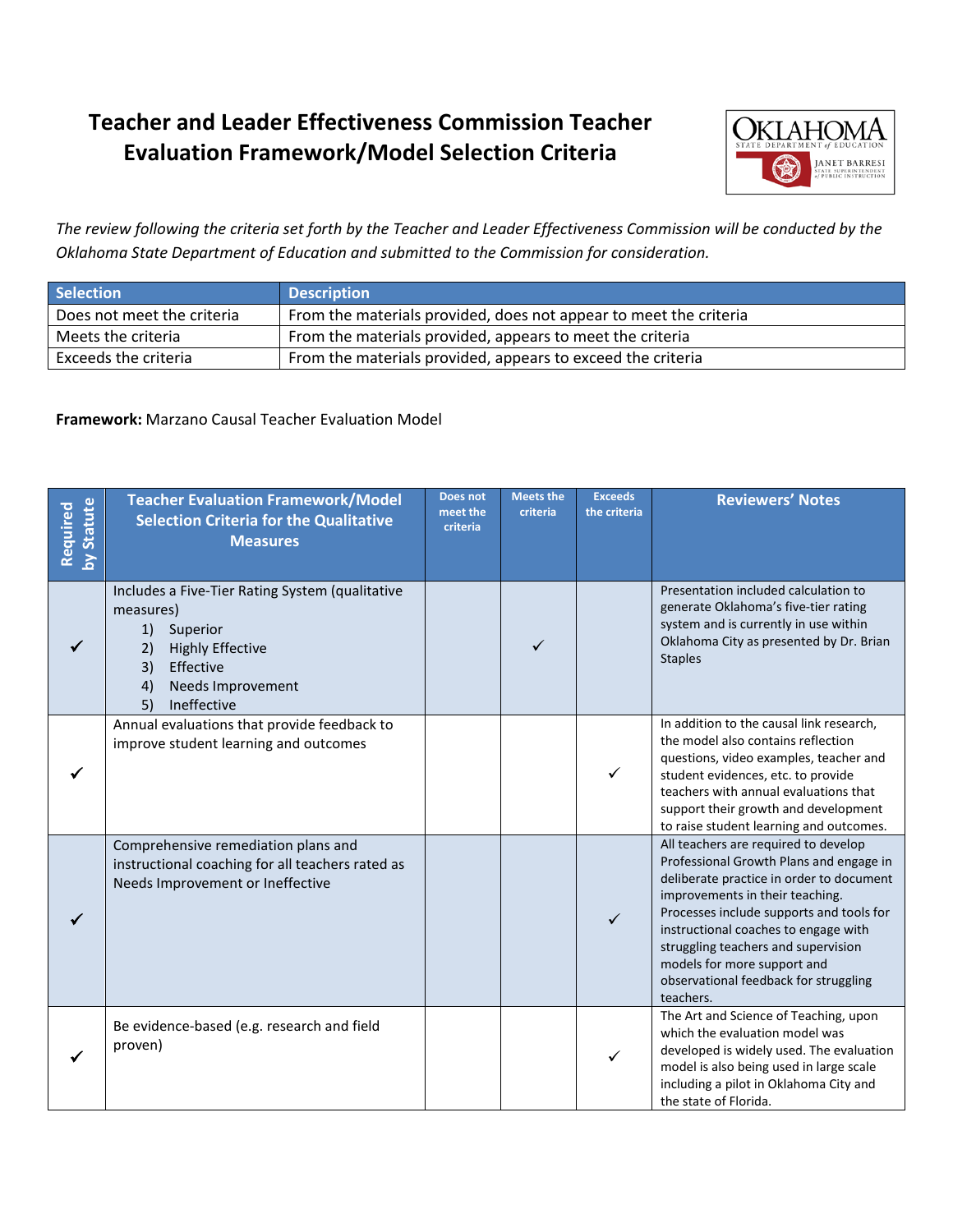

| Required<br>by Statute | <b>Teacher Evaluation Framework/Model</b><br><b>Selection Criteria for the Qualitative</b><br><b>Measures</b>                                                                                                                                                     | Does not<br>meet the<br>criteria | <b>Meets the</b><br>criteria | <b>Exceeds</b><br>the criteria | <b>Reviewers' Notes</b>                                                                                                                                                                                                                                                                       |
|------------------------|-------------------------------------------------------------------------------------------------------------------------------------------------------------------------------------------------------------------------------------------------------------------|----------------------------------|------------------------------|--------------------------------|-----------------------------------------------------------------------------------------------------------------------------------------------------------------------------------------------------------------------------------------------------------------------------------------------|
| $\checkmark$           | Include observable and measurable<br>characteristics of personnel and classroom<br>practices (rubrics and evidences for each<br>rubric)                                                                                                                           |                                  |                              | $\checkmark$                   | The model contains rubrics, teacher and<br>student evidence for each rubric, and<br>coaching supports for each rubric.                                                                                                                                                                        |
| $\checkmark$           | An evidence-based tool that will include<br>characteristics of personnel and classroom<br>practices that are correlated to student<br>performance success                                                                                                         |                                  | ✓                            |                                |                                                                                                                                                                                                                                                                                               |
| $\checkmark$           | Be based on research-based national best<br>practices and methodology (contemporary<br>research and practices of expertise<br>development and strategies/behaviors for<br>raising student achievement)                                                            |                                  |                              | $\checkmark$                   | The model draws upon 35 years of<br>research for what works for raising<br>student achievement. The model also<br>cites contemporary research for the<br>development of expertise and<br>incorporates national best practices for<br>accounting for years of service and<br>growth over time. |
|                        | Must contain minimally:<br>Organizational and classroom<br>a)<br>management skills<br>Ability to provide effective instruction<br>b)<br>Focus on continuous improvement<br>C)<br>and professional growth<br>d)<br>Interpersonal skills<br>Leadership skills<br>e) |                                  |                              | ✓                              | The model exceeds the minimum<br>requirements. Domains 3-4 incorporate<br>interpersonal skills and leadership skills.                                                                                                                                                                         |
|                        | Accounts for years of service since teacher<br>expertise develops over time                                                                                                                                                                                       |                                  |                              | ✓                              | Model includes for categories of teachers<br>accounting for years of service with<br>recommendations for 0-3, 3-9, and 10<br>plus years of service.                                                                                                                                           |
|                        | Granular enough with "thin slices" of<br>instruction to support deliberate practice<br>because teachers develop expertise through<br>engaging in focused practice with focused<br>feedback                                                                        |                                  |                              | ✓                              | Classroom strategies and behaviors<br>(Domain 1) includes 41 elements that are<br>granular enough to support deliberate<br>practice.                                                                                                                                                          |
|                        | Identifies the instructional context or lesson<br>type or segment for when it is instructionally<br>appropriate to see certain research-based<br>strategies                                                                                                       |                                  |                              | ✓                              | 41 elements in Domain 1: Classroom<br>Strategies and Behaviors are classified<br>into lesson types or segments for both<br>teachers and observers to identify when<br>it is appropriate to see certain strategies.                                                                            |
|                        | Includes scales or rubrics to identify the level of<br>implementation for the strategies                                                                                                                                                                          |                                  | ✓                            |                                | All elements in the framework include 5<br>point scales/rubrics identifying levels of<br>implementation of the strategies.                                                                                                                                                                    |
|                        | Reflects the elements for a research-based<br>common language of instruction that<br>accurately reflects the complexity of teaching                                                                                                                               |                                  |                              | ✓                              | The complexity of teaching is<br>represented in the model and the model<br>reflects a substantial research base<br>drawn from 35 years of research and<br>meta-analysis.                                                                                                                      |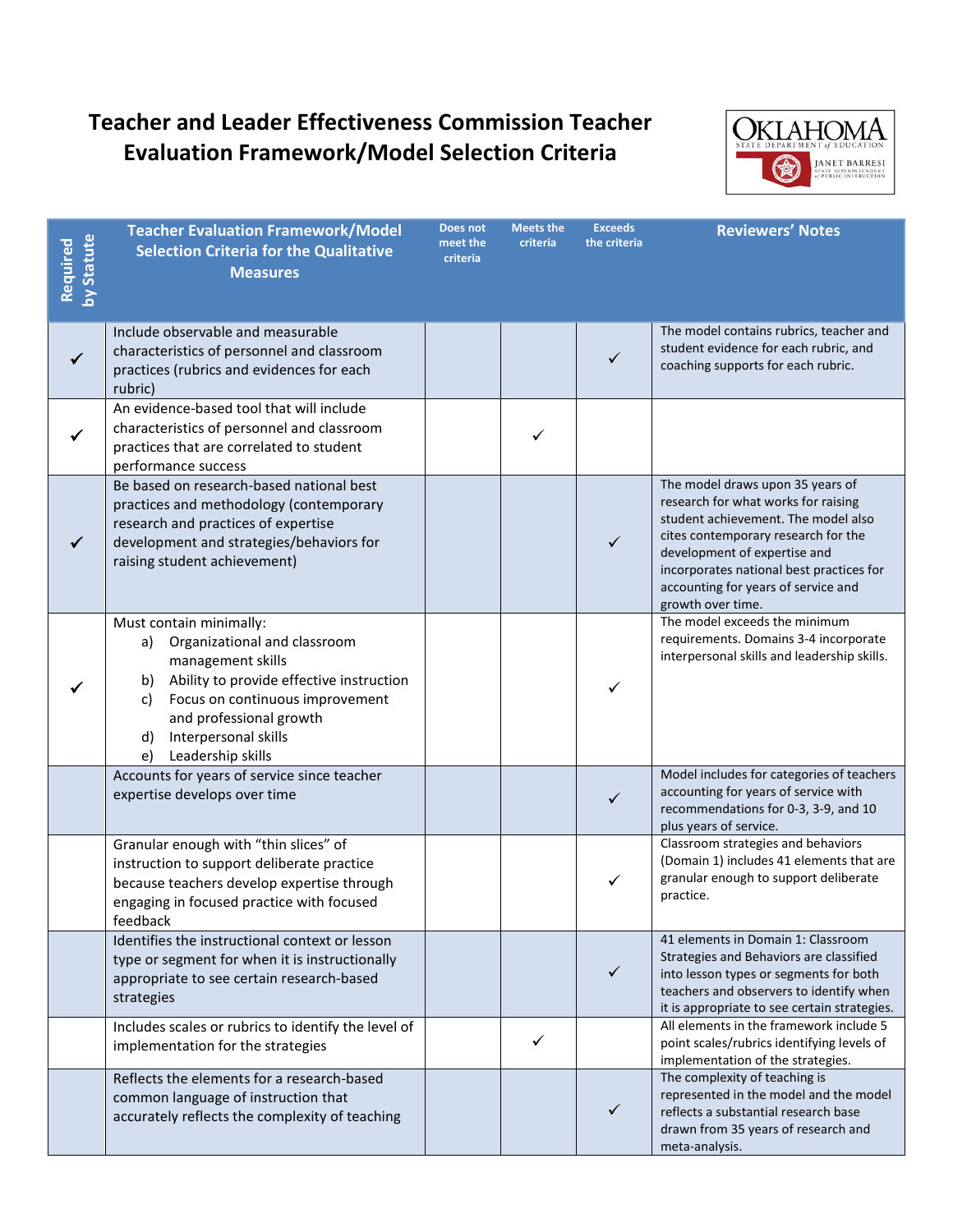

| by Statute<br>Required | <b>Teacher Evaluation Framework/Model</b><br><b>Selection Criteria for the Qualitative</b><br><b>Measures</b>                                                                    | <b>Does not</b><br>meet the<br>criteria | <b>Meets the</b><br>criteria | <b>Exceeds</b><br>the criteria | <b>Reviewers' Notes</b>                                                                                                                                                                                                                             |
|------------------------|----------------------------------------------------------------------------------------------------------------------------------------------------------------------------------|-----------------------------------------|------------------------------|--------------------------------|-----------------------------------------------------------------------------------------------------------------------------------------------------------------------------------------------------------------------------------------------------|
|                        | Clearly defines and articulates teacher and<br>student evidences for each rubric                                                                                                 |                                         |                              | $\checkmark$                   | Every scale/rubric includes examples of<br>teacher and student evidence.                                                                                                                                                                            |
|                        | Be correlated to student performance success<br>(validation studies and causal links studies for<br>instructional strategies/behaviors)                                          |                                         |                              |                                | The model has substantial research<br>documentation for raising student<br>achievement through the 41 classroom<br>strategies and behaviors in Domain 1.                                                                                            |
|                        | Validation studies (Specific studies on the<br>model/framework to verify its ability to identify<br>levels of teaching performance correlated to<br>student achievement results) |                                         |                              |                                | Only model where validation studies<br>conducted within Oklahoma were cited<br>for the model                                                                                                                                                        |
|                        | Research studies verifying the specific<br>classroom practices in the rubrics have a<br>"causal link" to raising student achievement                                             |                                         |                              | $\checkmark$                   | Over 300 individual experimental and<br>control studies have been completed<br>identifying the causal link for use of<br>strategies cited in the model to increases<br>in student learning.                                                         |
|                        | Weights/emphasizes classroom instruction                                                                                                                                         |                                         |                              | $\checkmark$                   | Of the 60 total elements in the Marzano<br>model, 41 or 68% represent classroom<br>instruction.                                                                                                                                                     |
|                        | Depth of supports provided for the framework<br>(qualified capacity to support statewide efforts)                                                                                |                                         |                              | $\checkmark$                   | Given the statewide implementations<br>currently underway with the model,<br>there is both capacity to support<br>Oklahoma districts and a depth of<br>supports from trainings or certification<br>for evaluators for accuracy for<br>observations. |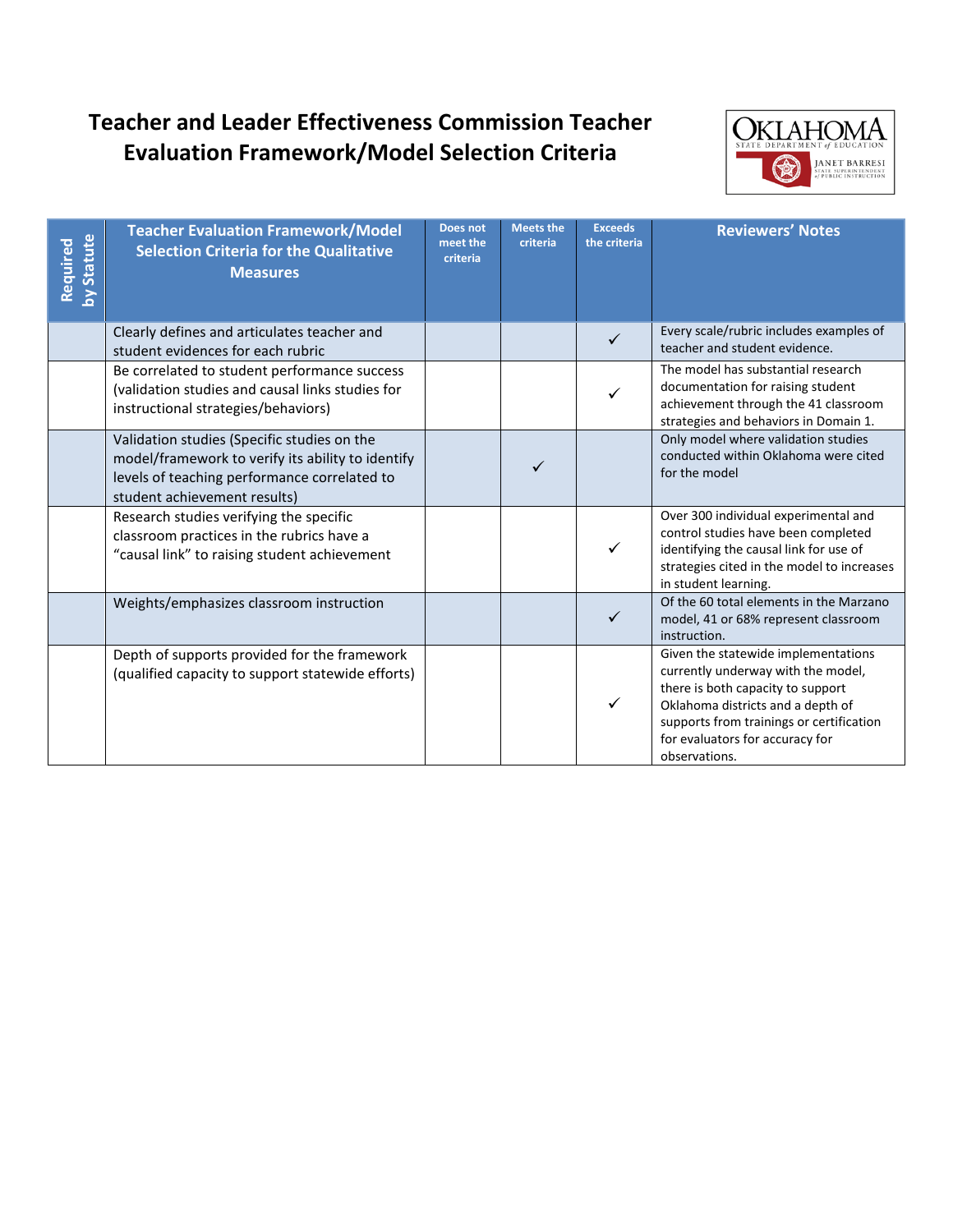

*The review following the criteria set forth by the Teacher and Leader Effectiveness Commission will be conducted by the Oklahoma State Department of Education and submitted to the Commission for consideration.*

| <b>Selection</b>           | <b>Description</b>                                                |
|----------------------------|-------------------------------------------------------------------|
| Does not meet the criteria | From the materials provided, does not appear to meet the criteria |
| Meets the criteria         | From the materials provided, appears to meet the criteria         |
| Exceeds the criteria       | From the materials provided, appears to exceed the criteria       |

#### **Teacher Framework**: McREL's Teacher Evaluation System

| <b>Statute</b><br>Required | <b>Teacher Evaluation Framework/Model</b><br><b>Selection Criteria for the Qualitative</b><br><b>Measures</b>                                                                                          | Does not<br>meet the<br>criteria | <b>Meets the</b><br>criteria | <b>Exceeds</b><br>the criteria | <b>Reviewers' Notes</b>                                                                                                           |
|----------------------------|--------------------------------------------------------------------------------------------------------------------------------------------------------------------------------------------------------|----------------------------------|------------------------------|--------------------------------|-----------------------------------------------------------------------------------------------------------------------------------|
|                            | Includes a Five-Tier Rating System (qualitative<br>measures)<br>Superior<br>1)<br><b>Highly Effective</b><br>2)<br>3)<br>Effective<br><b>Needs Improvement</b><br>4)<br>5)<br>Ineffective              |                                  |                              |                                | Although none was provided the<br>framework could translate a score into<br>the five tiers                                        |
| $\checkmark$               | Annual evaluations that provide feedback to<br>improve student learning and outcomes                                                                                                                   |                                  | ✓                            |                                |                                                                                                                                   |
| $\checkmark$               | Comprehensive remediation plans and<br>instructional coaching for all teachers rated as<br>Needs Improvement or Ineffective                                                                            |                                  | ✓                            |                                | Appears to have a feedback cycle and<br>professional development plan process<br>that may be adapted to this requirement          |
| ✓                          | Be evidence-based (e.g. research and field<br>proven)                                                                                                                                                  |                                  |                              |                                | Research provided                                                                                                                 |
| $\checkmark$               | Include observable and measurable<br>characteristics of personnel and classroom<br>practices (rubrics and evidences for each rubric)                                                                   |                                  |                              |                                |                                                                                                                                   |
|                            | An evidence-based tool that will include<br>characteristics of personnel and classroom<br>practices that are correlated to student<br>performance success                                              |                                  | ✓                            |                                |                                                                                                                                   |
|                            | Be based on research-based national best<br>practices and methodology (contemporary<br>research and practices of expertise development<br>and strategies/behaviors for raising student<br>achievement) |                                  | ✓                            |                                | Minimally meets as the framework is<br>very broad (25 elements), which is less<br>than half of Danielson or Marzano<br>frameworks |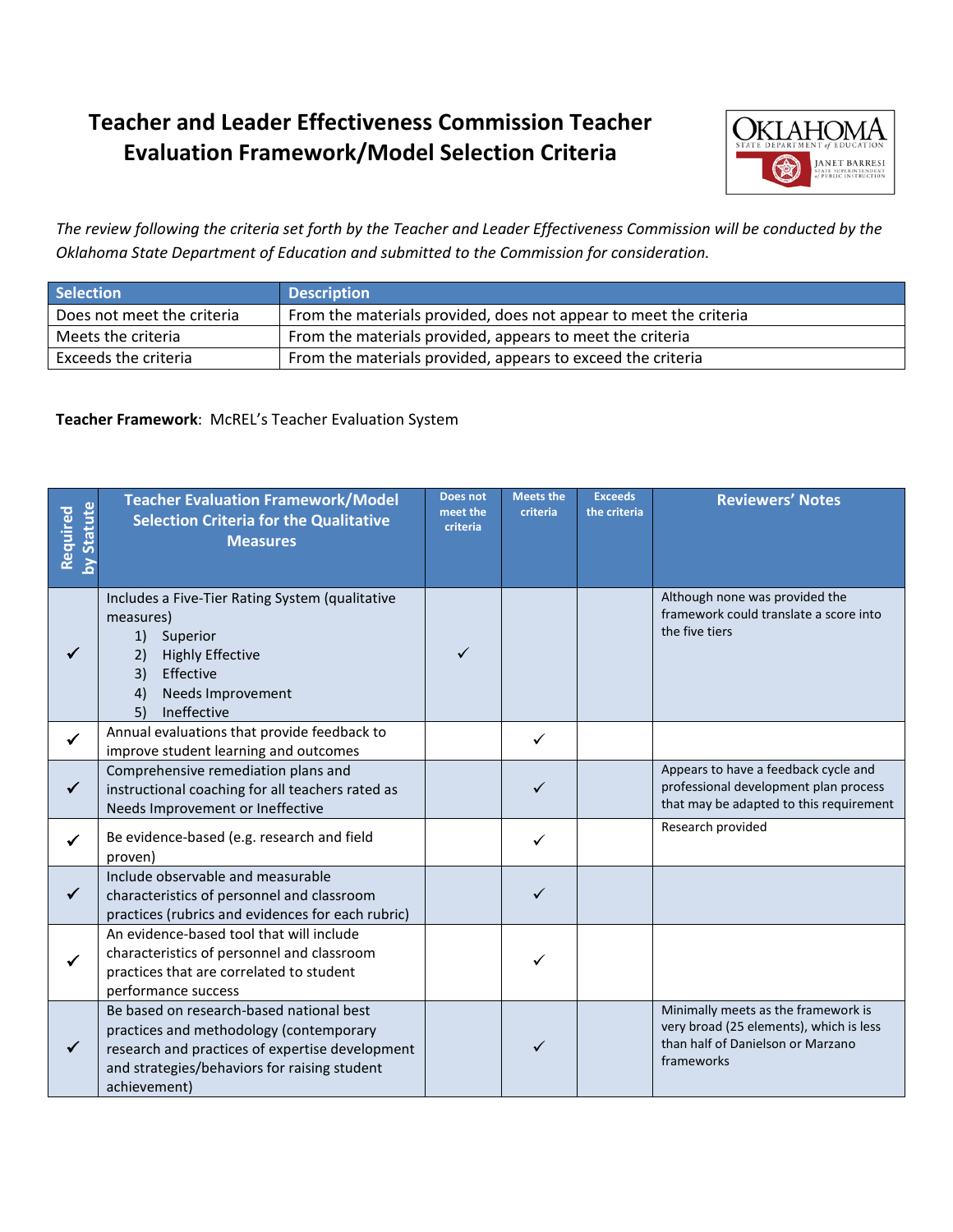

| <b>Statute</b><br>Required | <b>Teacher Evaluation Framework/Model</b><br><b>Selection Criteria for the Qualitative</b><br><b>Measures</b>                                                                                                                                                               | Does not<br>meet the<br>criteria | <b>Meets the</b><br>criteria | <b>Exceeds</b><br>the criteria | <b>Reviewers' Notes</b>                                                                                                           |
|----------------------------|-----------------------------------------------------------------------------------------------------------------------------------------------------------------------------------------------------------------------------------------------------------------------------|----------------------------------|------------------------------|--------------------------------|-----------------------------------------------------------------------------------------------------------------------------------|
|                            | Must contain minimally:<br>Organizational and classroom<br>a)<br>management skills<br>Ability to provide effective instruction<br>b)<br>Focus on continuous improvement and<br>c)<br>professional growth<br>Interpersonal skills<br>$\mathsf{d}$<br>Leadership skills<br>e) |                                  | ✓                            |                                | Minimally meets as the framework is<br>very broad (25 elements), which is less<br>than half of Danielson or Marzano<br>frameworks |
|                            | Accounts for years of service since teacher<br>expertise develops over time                                                                                                                                                                                                 | $\checkmark$                     |                              |                                |                                                                                                                                   |
|                            | Granular enough with "thin slices" of instruction<br>to support deliberate practice because teachers<br>develop expertise through engaging in focused<br>practice with focused feedback                                                                                     | ✓                                |                              |                                | The framework is intentionally designed<br>broadly and lacks specificity and clarity<br>around use of research-based strategies   |
|                            | Identifies the instructional context or lesson type<br>or segment for when it is instructionally<br>appropriate to see certain research-based<br>strategies                                                                                                                 | ✓                                |                              |                                |                                                                                                                                   |
|                            | Includes scales or rubrics to identify the level of<br>implementation for the strategies                                                                                                                                                                                    |                                  | $\checkmark$                 |                                |                                                                                                                                   |
|                            | Reflects the elements for a research-based<br>common language of instruction that accurately<br>reflects the complexity of teaching                                                                                                                                         |                                  | ✓                            |                                | Minimally meets as the framework is<br>very broad (25 elements), which is less<br>than half of Danielson or Marzano<br>frameworks |
|                            | Clearly defines and articulates teacher and<br>student evidences for each rubric                                                                                                                                                                                            | ✓                                |                              |                                | Uses a progressive checklist approach<br>with minimal clarity at each level                                                       |
|                            | Be correlated to student performance success<br>(validation studies and causal links studies for<br>instructional strategies/behaviors)                                                                                                                                     | ✓                                |                              |                                | None were provided                                                                                                                |
|                            | Validation studies (Specific studies on the<br>model/framework to verify its ability to identify<br>levels of teaching performance correlated to<br>student achievement results)                                                                                            | ✓                                |                              |                                | None were provided                                                                                                                |
|                            | Research studies verifying the specific classroom<br>practices in the rubrics have a "causal link" to<br>raising student achievement                                                                                                                                        | ✓                                |                              |                                | None were provided                                                                                                                |
|                            | Weights/emphasizes classroom instruction                                                                                                                                                                                                                                    | $\checkmark$                     |                              |                                | No weighting recommendations were<br>provided, but appears weighting could<br>be adjusted                                         |
|                            | Depth of supports provided for the framework<br>(qualified capacity to support statewide efforts)                                                                                                                                                                           |                                  | ✓                            |                                |                                                                                                                                   |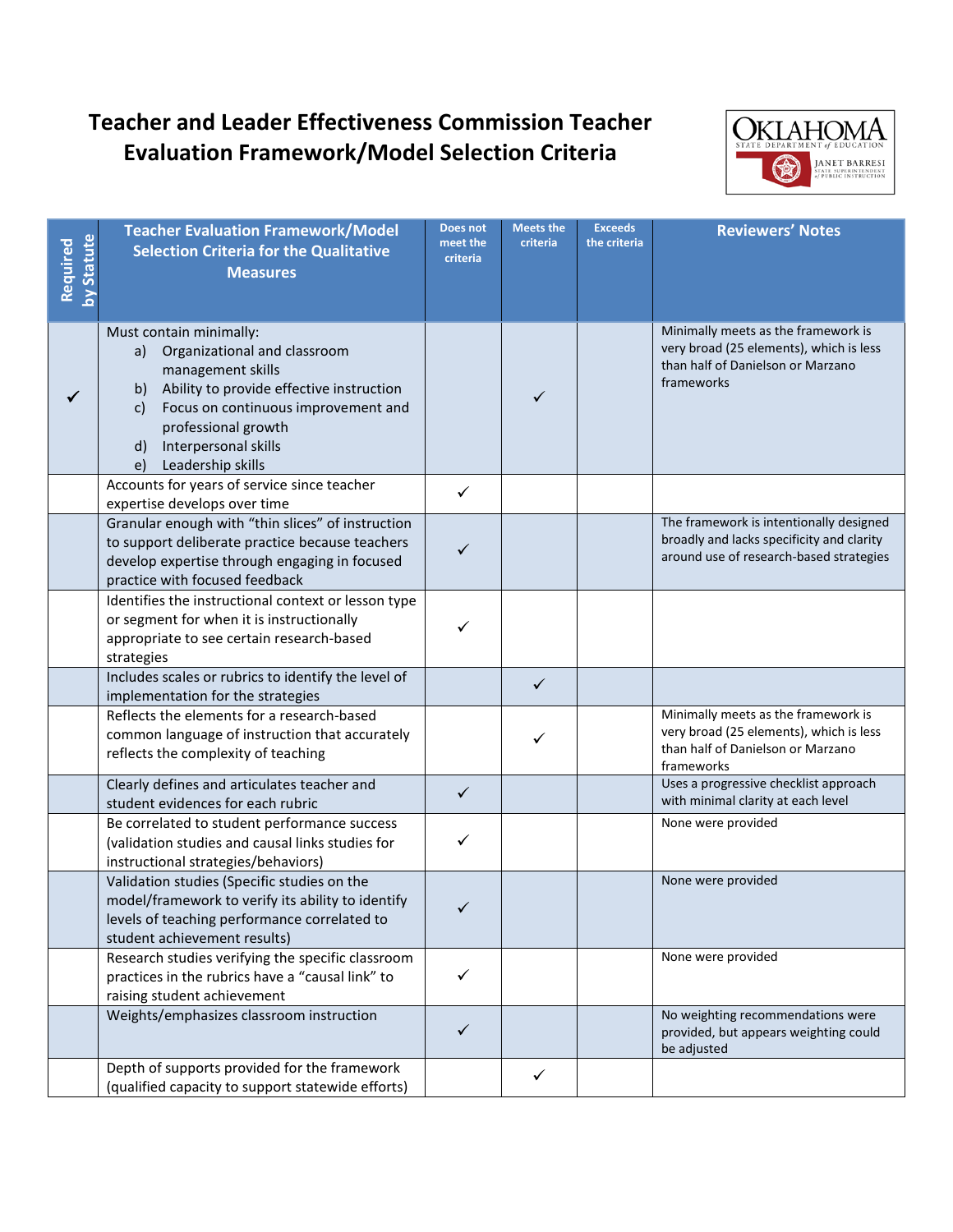

*The review following the criteria set forth by the Teacher and Leader Effectiveness Commission will be conducted by the Oklahoma State Department of Education and submitted to the Commission for consideration.*

| <b>Selection</b>           | <b>Description</b>                                                |
|----------------------------|-------------------------------------------------------------------|
| Does not meet the criteria | From the materials provided, does not appear to meet the criteria |
| Meets the criteria         | From the materials provided, appears to meet the criteria         |
| Exceeds the criteria       | From the materials provided, appears to exceed the criteria       |

**Teacher Framework**: Tulsa Public Schools Teacher Leader Effectiveness Observation and Evaluation System

| <b>Statute</b><br>Required<br>3 | <b>Teacher Evaluation Framework/Model</b><br><b>Selection Criteria for the Qualitative</b><br><b>Measures</b>                                                                                          | Does not<br>meet the<br>criteria | <b>Meets the</b><br>criteria | <b>Exceeds</b><br>the criteria | <b>Reviewers' Notes</b>                                   |
|---------------------------------|--------------------------------------------------------------------------------------------------------------------------------------------------------------------------------------------------------|----------------------------------|------------------------------|--------------------------------|-----------------------------------------------------------|
|                                 | Includes a Five-Tier Rating System (qualitative<br>measures)<br>Superior<br>1)<br>2)<br><b>Highly Effective</b><br>3)<br>Effective<br>Needs Improvement<br>4)<br>Ineffective<br>5)                     |                                  | ✓                            |                                |                                                           |
| $\checkmark$                    | Annual evaluations that provide feedback to<br>improve student learning and outcomes                                                                                                                   |                                  | ✓                            |                                |                                                           |
| $\checkmark$                    | Comprehensive remediation plans and<br>instructional coaching for all teachers rated as<br>Needs Improvement or Ineffective                                                                            |                                  | $\checkmark$                 |                                |                                                           |
| ✓                               | Be evidence-based (e.g. research and field<br>proven)                                                                                                                                                  |                                  |                              |                                | The evidence base and field experience<br>is one district |
| $\checkmark$                    | Include observable and measurable<br>characteristics of personnel and classroom<br>practices (rubrics and evidences for each rubric)                                                                   |                                  |                              |                                |                                                           |
|                                 | An evidence-based tool that will include<br>characteristics of personnel and classroom<br>practices that are correlated to student<br>performance success                                              |                                  |                              |                                |                                                           |
|                                 | Be based on research-based national best<br>practices and methodology (contemporary<br>research and practices of expertise development<br>and strategies/behaviors for raising student<br>achievement) |                                  |                              |                                |                                                           |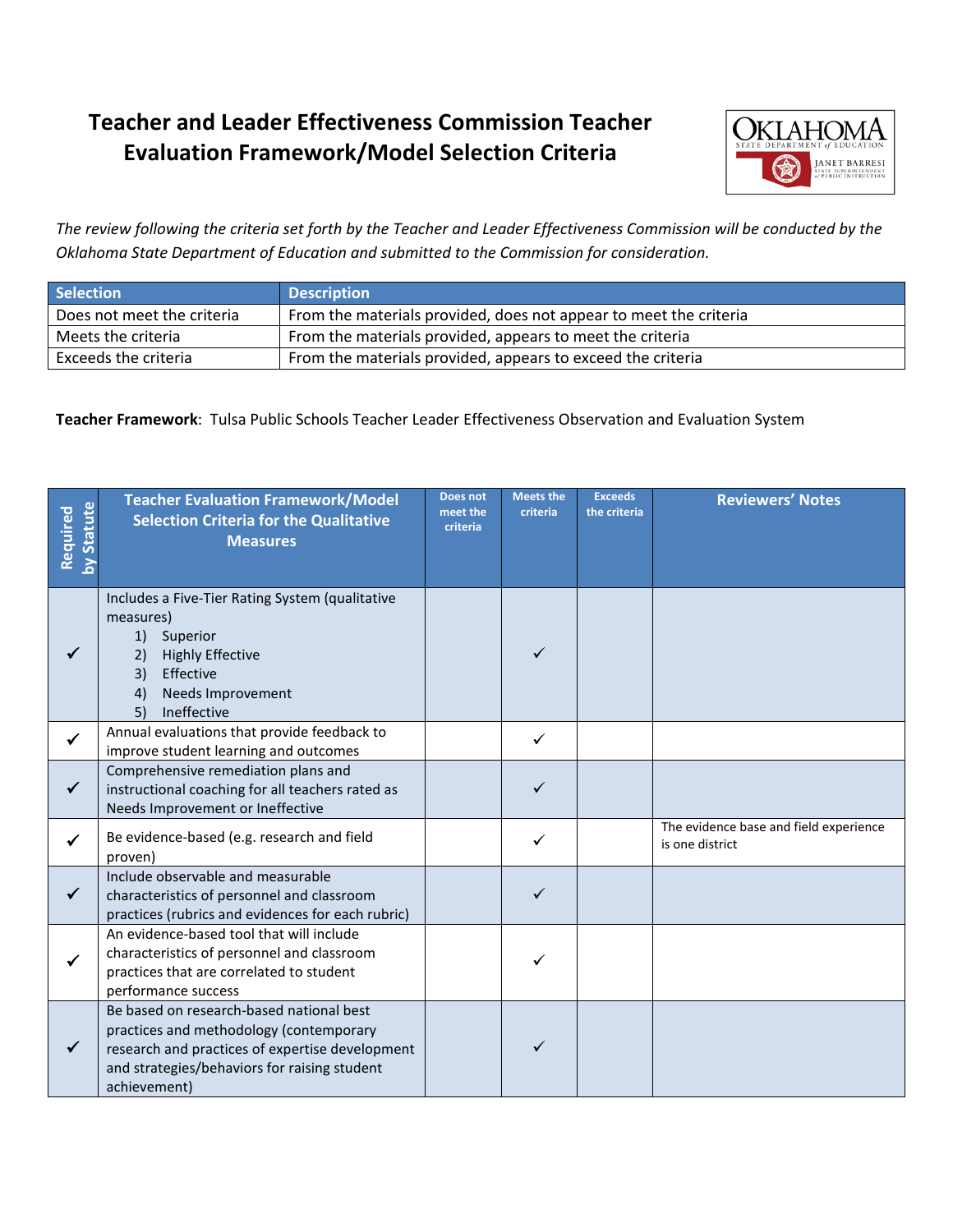

| <b>Statute</b><br>Required | <b>Teacher Evaluation Framework/Model</b><br><b>Selection Criteria for the Qualitative</b><br><b>Measures</b>                                                                                                                                                               | Does not<br>meet the<br>criteria | <b>Meets the</b><br>criteria | <b>Exceeds</b><br>the criteria | <b>Reviewers' Notes</b>                                                                                                        |
|----------------------------|-----------------------------------------------------------------------------------------------------------------------------------------------------------------------------------------------------------------------------------------------------------------------------|----------------------------------|------------------------------|--------------------------------|--------------------------------------------------------------------------------------------------------------------------------|
|                            | Must contain minimally:<br>Organizational and classroom<br>a)<br>management skills<br>Ability to provide effective instruction<br>b)<br>Focus on continuous improvement and<br>c)<br>professional growth<br>Interpersonal skills<br>$\mathsf{d}$<br>Leadership skills<br>e) |                                  | ✓                            |                                |                                                                                                                                |
|                            | Accounts for years of service since teacher<br>expertise develops over time                                                                                                                                                                                                 | ✓                                |                              |                                |                                                                                                                                |
|                            | Granular enough with "thin slices" of instruction<br>to support deliberate practice because teachers<br>develop expertise through engaging in focused<br>practice with focused feedback                                                                                     | ✓                                |                              |                                | Framework is the most broad of all with<br>20 elements                                                                         |
|                            | Identifies the instructional context or lesson type<br>or segment for when it is instructionally<br>appropriate to see certain research-based<br>strategies                                                                                                                 |                                  |                              |                                |                                                                                                                                |
|                            | Includes scales or rubrics to identify the level of<br>implementation for the strategies                                                                                                                                                                                    |                                  | $\checkmark$                 |                                |                                                                                                                                |
|                            | Reflects the elements for a research-based<br>common language of instruction that accurately<br>reflects the complexity of teaching                                                                                                                                         |                                  | ✓                            |                                |                                                                                                                                |
|                            | Clearly defines and articulates teacher and<br>student evidences for each rubric                                                                                                                                                                                            | $\checkmark$                     |                              |                                |                                                                                                                                |
|                            | Be correlated to student performance success<br>(validation studies and causal links studies for<br>instructional strategies/behaviors)                                                                                                                                     | $\checkmark$                     |                              |                                | There is some encouraging evidence<br>emerging in the district but not yet a<br>research study                                 |
|                            | Validation studies (Specific studies on the<br>model/framework to verify its ability to identify<br>levels of teaching performance correlated to<br>student achievement results)                                                                                            | ✓                                |                              |                                | This question was raised during the<br>presentation and the framework has not<br>yet been validated                            |
|                            | Research studies verifying the specific classroom<br>practices in the rubrics have a "causal link" to<br>raising student achievement                                                                                                                                        | ✓                                |                              |                                | No research studies were submitted                                                                                             |
|                            | Weights/emphasizes classroom instruction                                                                                                                                                                                                                                    |                                  | ✓                            |                                |                                                                                                                                |
|                            | Depth of supports provided for the framework<br>(qualified capacity to support statewide efforts)                                                                                                                                                                           | ✓                                |                              |                                | Given only one district is currently<br>implementing, there would likely be<br>capacity issues trying to scale it<br>statewide |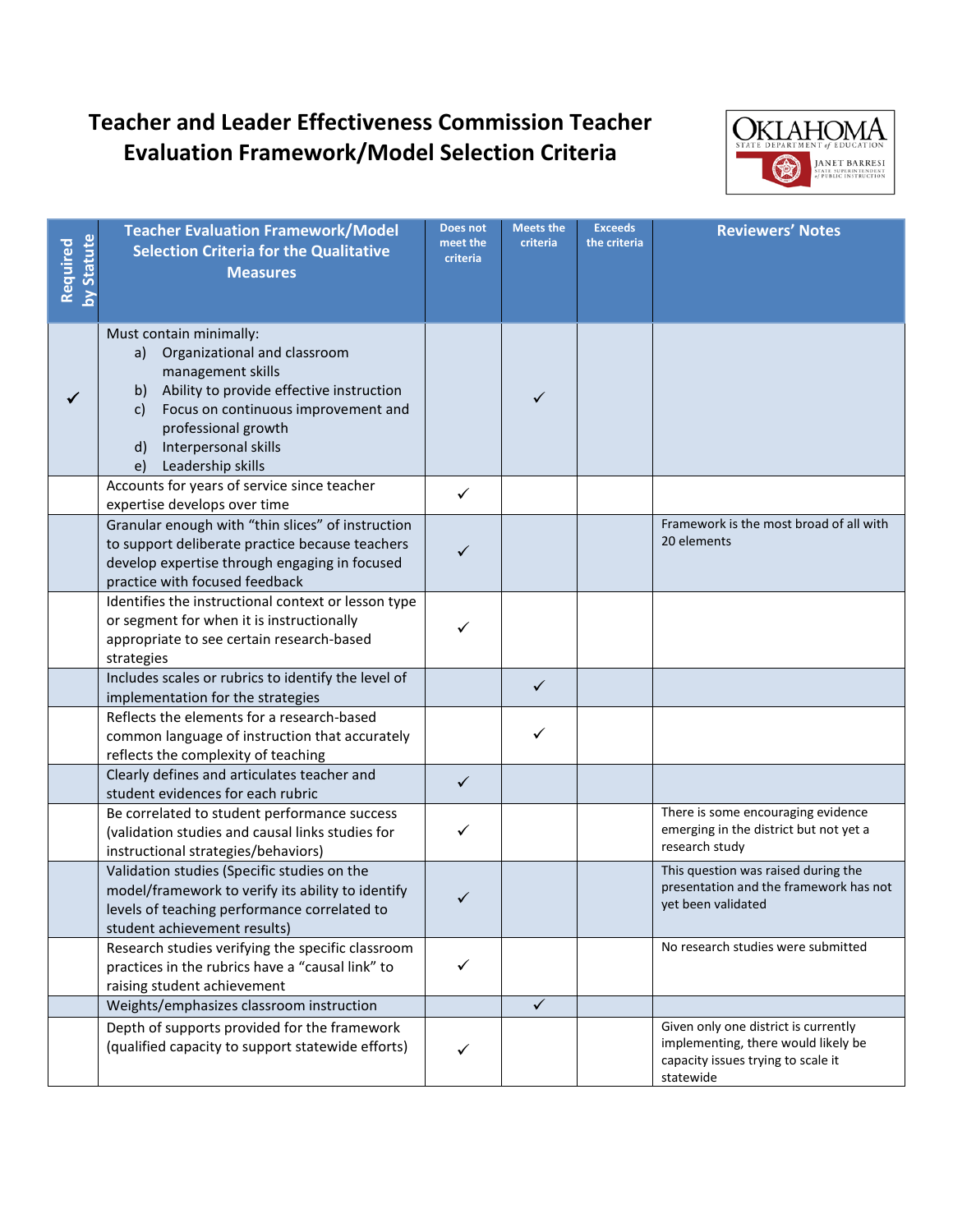

*The review following the criteria set forth by the Teacher and Leader Effectiveness Commission will be conducted by the Oklahoma State Department of Education and submitted to the Commission for consideration.*

| <b>Selection</b>           | <b>Description</b>                                                |
|----------------------------|-------------------------------------------------------------------|
| Does not meet the criteria | From the materials provided, does not appear to meet the criteria |
| Meets the criteria         | From the materials provided, appears to meet the criteria         |
| Exceeds the criteria       | From the materials provided, appears to exceed the criteria       |

#### **Leadership Framework**: Marzano Leadership Evaluation System

| <b>Statute</b><br>Required | <b>Leader Evaluation Framework/Model</b><br><b>Selection Criteria for the Qualitative</b><br><b>Measures</b>                                                                                                                                                                                                                               | Does not<br>meet the<br>criteria | <b>Meets the</b><br>criteria | <b>Exceeds</b><br>the criteria | <b>Reviewers' Notes</b>                        |
|----------------------------|--------------------------------------------------------------------------------------------------------------------------------------------------------------------------------------------------------------------------------------------------------------------------------------------------------------------------------------------|----------------------------------|------------------------------|--------------------------------|------------------------------------------------|
|                            | Includes a Five-Tier Rating System (qualitative<br>measures)<br>1) Superior<br><b>Highly Effective</b><br>2)<br>3)<br>Effective<br>Needs Improvement<br>4)<br>Ineffective<br>5)                                                                                                                                                            |                                  | ✓                            |                                | Currently being developed for Oklahoma<br>City |
| $\checkmark$               | Annual evaluations that provide feedback to<br>improve student learning and outcomes                                                                                                                                                                                                                                                       |                                  | $\checkmark$                 |                                |                                                |
| ✓                          | Be evidence-based (e.g. research and field<br>proven)                                                                                                                                                                                                                                                                                      | ✓                                |                              |                                | Just starting pilot                            |
| ✓                          | Include observable and measurable<br>characteristics of personnel and site<br>management practices (rubrics and evidences<br>for each rubric)                                                                                                                                                                                              |                                  | ✓                            |                                |                                                |
| $\checkmark$               | Be correlated to student performance success                                                                                                                                                                                                                                                                                               | $\checkmark$                     |                              |                                | Just starting pilot                            |
|                            | Be based on research-based national best<br>practices and methodology                                                                                                                                                                                                                                                                      |                                  | $\checkmark$                 |                                |                                                |
| $\checkmark$               | Include the following six domains: organizational<br>and school management skills, including<br>retention and development of effective teachers<br>and dismissal of ineffective teachers;<br>instructional leadership; professional growth<br>and responsibility; interpersonal skills;<br>leadership skills; and stakeholder perceptions. |                                  | ✓                            |                                |                                                |
|                            | Includes scales or rubrics to identify the level of<br>implementation for the leadership behaviors                                                                                                                                                                                                                                         |                                  | $\checkmark$                 |                                |                                                |
|                            | Clearly defines and articulates teacher and<br>student evidences for each rubric                                                                                                                                                                                                                                                           |                                  | $\checkmark$                 |                                | Currently being developed                      |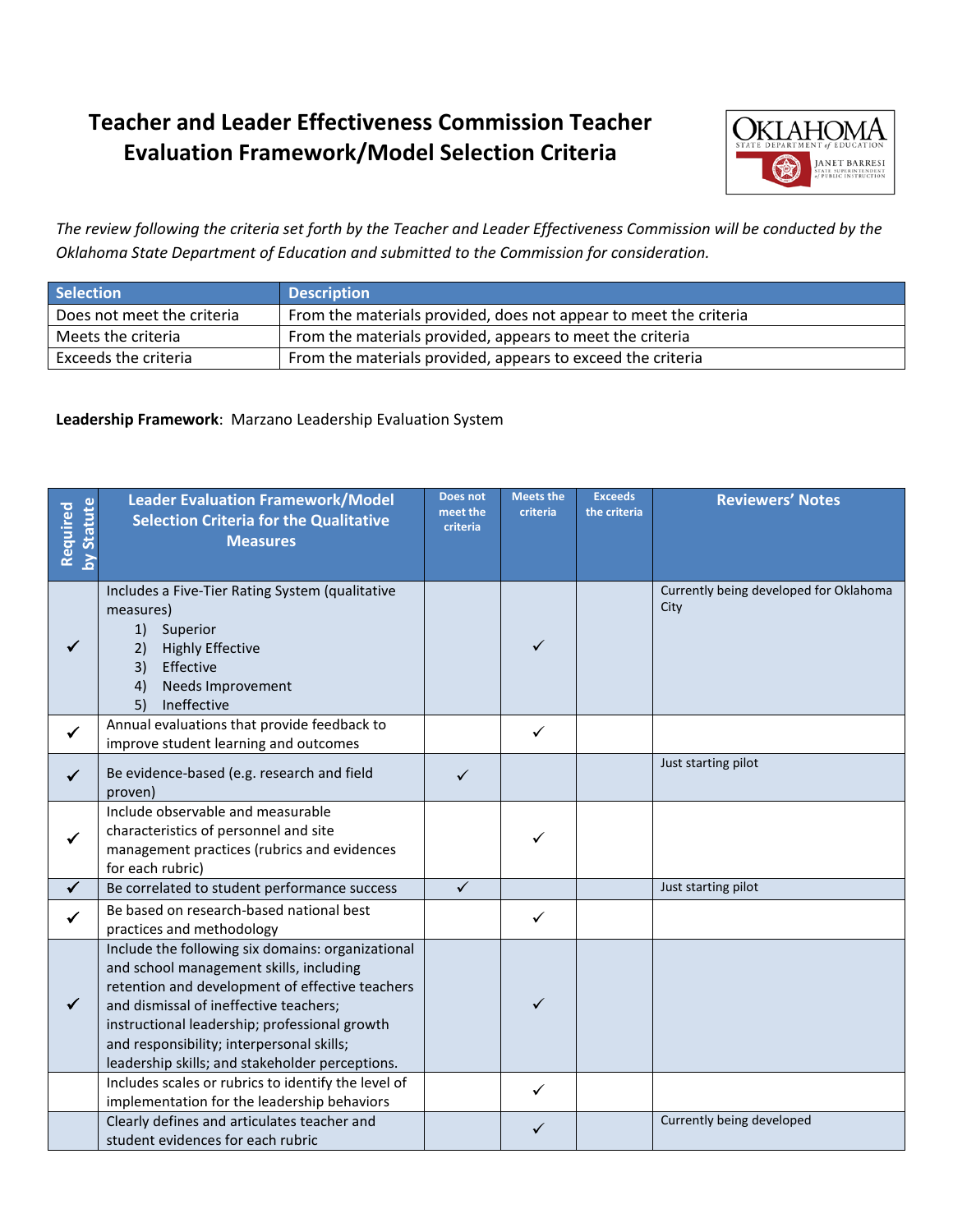

| Required<br>by Statute | <b>Leader Evaluation Framework/Model</b><br><b>Selection Criteria for the Qualitative</b><br><b>Measures</b>                                                                       | Does not<br>meet the<br>criteria | <b>Meets the</b><br>criteria | <b>Exceeds</b><br>the criteria | <b>Reviewers' Notes</b>              |
|------------------------|------------------------------------------------------------------------------------------------------------------------------------------------------------------------------------|----------------------------------|------------------------------|--------------------------------|--------------------------------------|
|                        | Validation studies (Specific studies on the<br>model/framework to verify its ability to identify<br>levels of leadership performance correlated to<br>student achievement results) |                                  | $\checkmark$                 |                                | Based upon numerous research studies |
|                        | Weights/emphasizes teacher growth and<br>development                                                                                                                               |                                  |                              |                                |                                      |
|                        | Depth of supports provided for the framework<br>(qualified capacity to support statewide efforts)                                                                                  |                                  |                              |                                |                                      |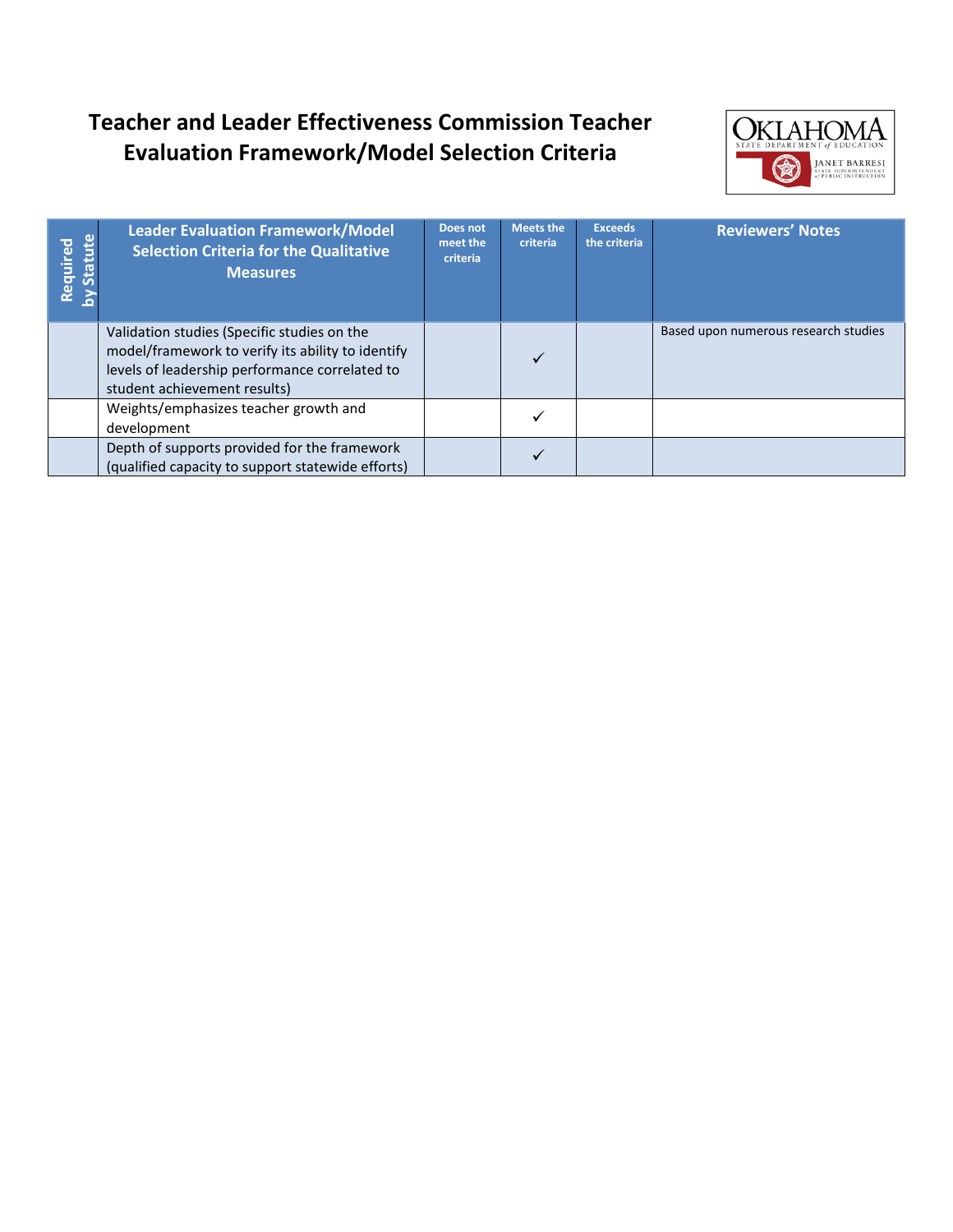

*The review following the criteria set forth by the Teacher and Leader Effectiveness Commission will be conducted by the Oklahoma State Department of Education and submitted to the Commission for consideration.*

| <b>Selection</b>           | <b>Description</b>                                                |
|----------------------------|-------------------------------------------------------------------|
| Does not meet the criteria | From the materials provided, does not appear to meet the criteria |
| Meets the criteria         | From the materials provided, appears to meet the criteria         |
| Exceeds the criteria       | From the materials provided, appears to exceed the criteria       |

#### **Leadership Framework**: McREL's Principal Evaluation System

| <b>Statute</b><br>Required | <b>Leader Evaluation Framework/Model</b><br><b>Selection Criteria for the Qualitative</b><br><b>Measures</b>                                                                                                                                                                                                                                                                                      | Does not<br>meet the<br>criteria | <b>Meets the</b><br>criteria | <b>Exceeds</b><br>the criteria | <b>Reviewers' Notes</b>                                                                    |
|----------------------------|---------------------------------------------------------------------------------------------------------------------------------------------------------------------------------------------------------------------------------------------------------------------------------------------------------------------------------------------------------------------------------------------------|----------------------------------|------------------------------|--------------------------------|--------------------------------------------------------------------------------------------|
| ✓                          | Includes a Five-Tier Rating System (qualitative<br>measures)<br>1)<br>Superior<br>2)<br><b>Highly Effective</b><br>3)<br>Effective<br>4)<br>Needs Improvement<br>5)<br>Ineffective                                                                                                                                                                                                                | ✓                                |                              |                                | Although none was provided the<br>framework could translate a score into<br>the five tiers |
| $\checkmark$               | Annual evaluations that provide feedback to<br>improve student learning and outcomes                                                                                                                                                                                                                                                                                                              |                                  | $\checkmark$                 |                                |                                                                                            |
| $\checkmark$               | Be evidence-based (e.g. research and field<br>proven)                                                                                                                                                                                                                                                                                                                                             |                                  | $\checkmark$                 |                                |                                                                                            |
|                            | Include observable and measurable<br>characteristics of personnel and site<br>management practices (rubrics and evidences<br>for each rubric)                                                                                                                                                                                                                                                     |                                  | ✓                            |                                | Broad framework with 21 elements<br>compared to 38 for Reeves framework                    |
| $\checkmark$               | Be correlated to student performance success                                                                                                                                                                                                                                                                                                                                                      |                                  | $\checkmark$                 |                                | Based upon research from which the<br>framework is drawn                                   |
| $\checkmark$               | Be based on research-based national best<br>practices and methodology                                                                                                                                                                                                                                                                                                                             |                                  | ✓                            |                                |                                                                                            |
| ✓                          | Include the following six domains: organizational<br>and school management skills, including<br>retention and development of effective teachers<br>and dismissal of ineffective teachers;<br>instructional leadership; professional growth<br>and responsibility; interpersonal skills;<br>leadership skills; and stakeholder perceptions.<br>Includes scales or rubrics to identify the level of |                                  | ✓                            |                                | Minimally addresses                                                                        |
|                            | implementation for the leadership behaviors<br>Clearly defines and articulates teacher and                                                                                                                                                                                                                                                                                                        |                                  | $\checkmark$                 |                                | Uses a progressive checklist approach                                                      |
|                            | student evidences for each rubric                                                                                                                                                                                                                                                                                                                                                                 | ✓                                |                              |                                | with minimal evidences                                                                     |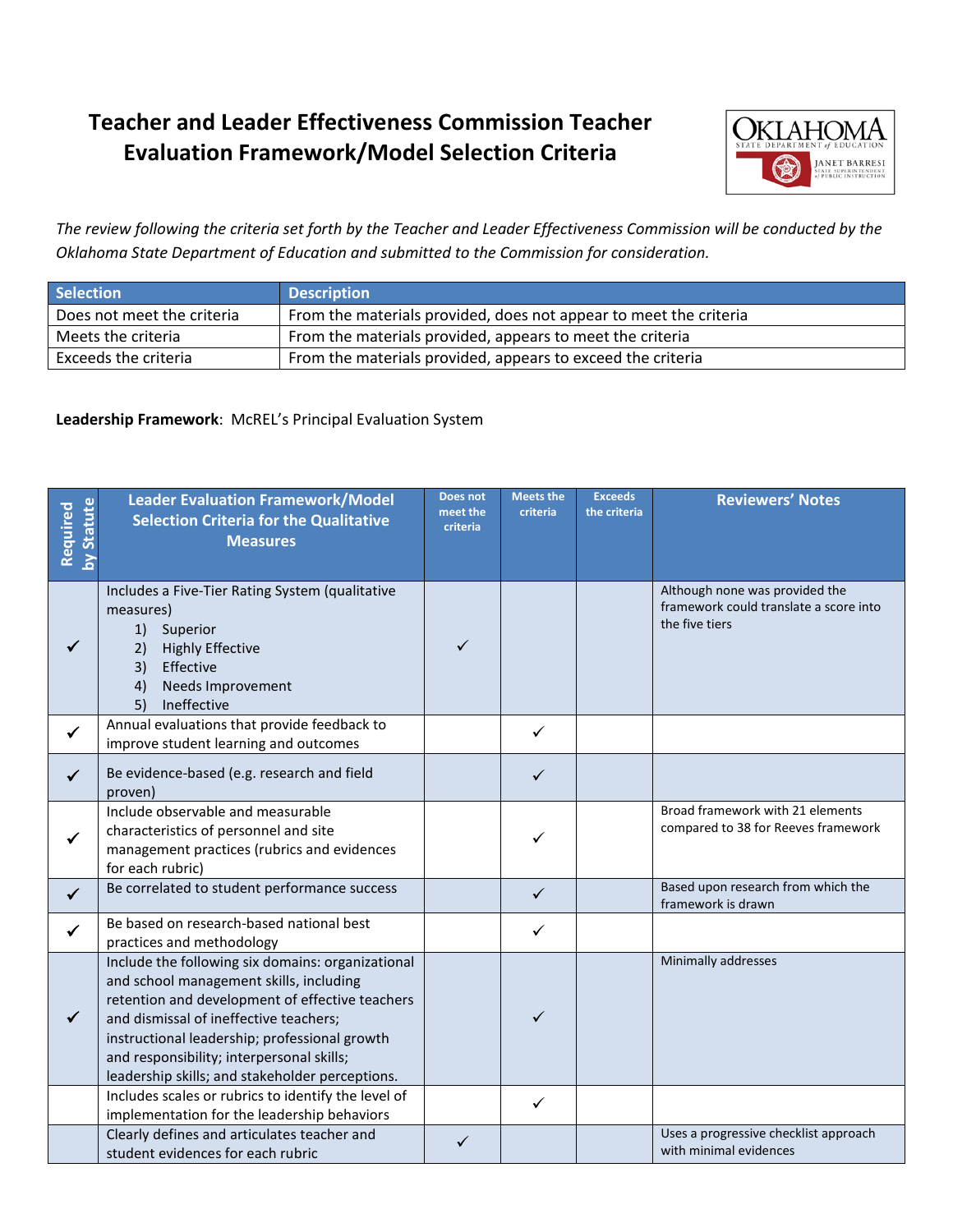

| tatute<br>Required | <b>Leader Evaluation Framework/Model</b><br><b>Selection Criteria for the Qualitative</b><br><b>Measures</b>                                                                       | Does not<br>meet the<br>criteria | <b>Meets the</b><br>criteria | <b>Exceeds</b><br>the criteria | <b>Reviewers' Notes</b>                                                                  |
|--------------------|------------------------------------------------------------------------------------------------------------------------------------------------------------------------------------|----------------------------------|------------------------------|--------------------------------|------------------------------------------------------------------------------------------|
|                    | Validation studies (Specific studies on the<br>model/framework to verify its ability to identify<br>levels of leadership performance correlated to<br>student achievement results) |                                  | $\checkmark$                 |                                | The framework is drawn from many<br>studies                                              |
|                    | Weights/emphasizes teacher growth and<br>development                                                                                                                               |                                  |                              |                                | Although weighting could be applied to<br>emphasize teacher growth, none was<br>provided |
|                    | Depth of supports provided for the framework<br>(qualified capacity to support statewide efforts)                                                                                  |                                  |                              |                                |                                                                                          |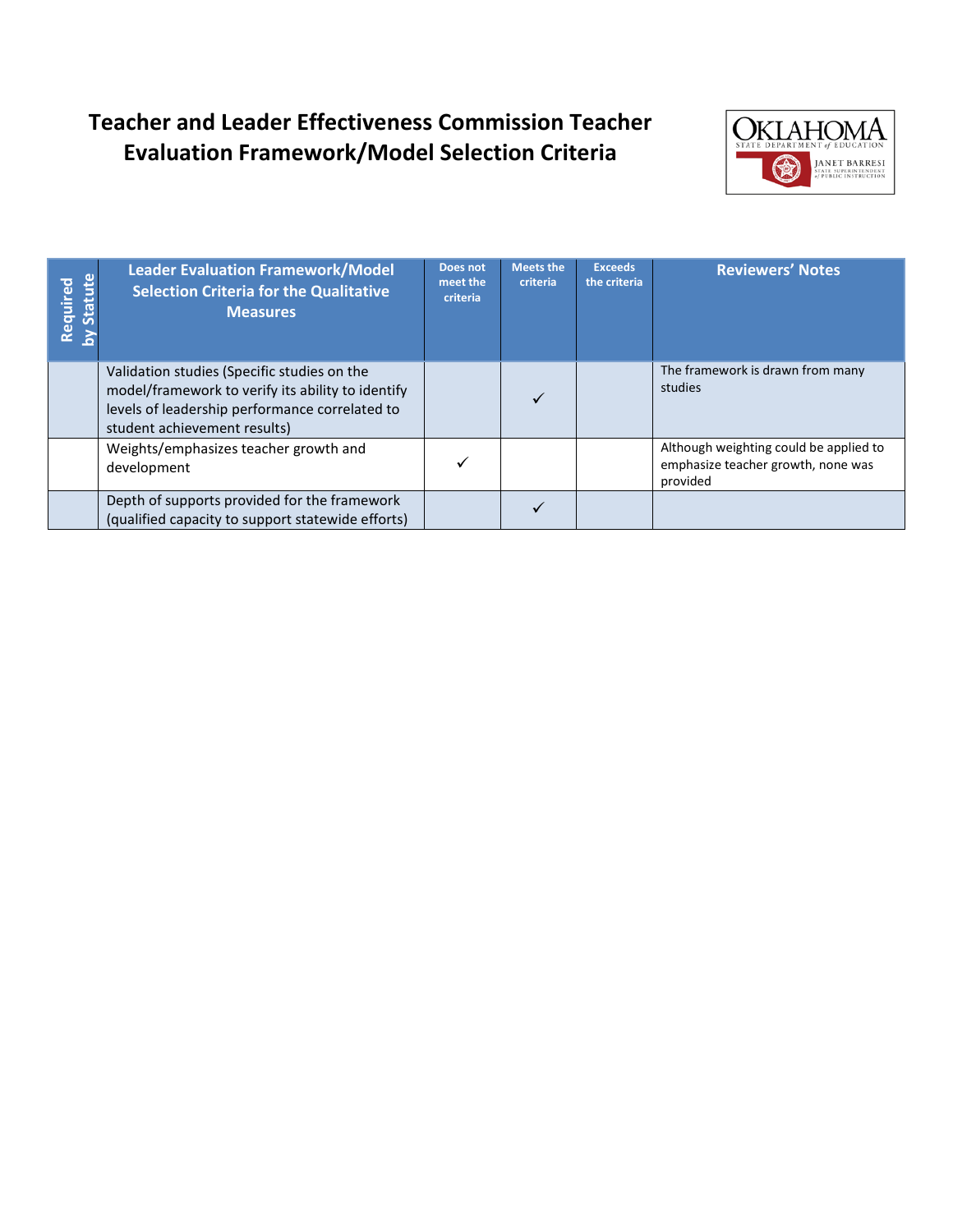

*The review following the criteria set forth by the Teacher and Leader Effectiveness Commission will be conducted by the Oklahoma State Department of Education and submitted to the Commission for consideration.*

| <b>Selection</b>           | <b>Description</b>                                                |
|----------------------------|-------------------------------------------------------------------|
| Does not meet the criteria | From the materials provided, does not appear to meet the criteria |
| Meets the criteria         | From the materials provided, appears to meet the criteria         |
| Exceeds the criteria       | From the materials provided, appears to exceed the criteria       |

#### **Framework:** Reeves' Leadership Performance Matrix

| Statute<br>Required | <b>Leader Evaluation Framework/Model</b><br><b>Selection Criteria for the Qualitative</b><br><b>Measures</b>                                                                       | <b>Does not</b><br>meet the<br>criteria | <b>Meets the</b><br>criteria | <b>Exceeds</b><br>the criteria | <b>Reviewers' Notes</b>                                                                                                                                                                                                                                    |
|---------------------|------------------------------------------------------------------------------------------------------------------------------------------------------------------------------------|-----------------------------------------|------------------------------|--------------------------------|------------------------------------------------------------------------------------------------------------------------------------------------------------------------------------------------------------------------------------------------------------|
|                     | Includes a Five-Tier Rating System (qualitative<br>measures)<br>1)<br>Superior<br><b>Highly Effective</b><br>2)<br>Effective<br>3)<br>Needs Improvement<br>4)<br>5)<br>Ineffective |                                         |                              |                                | A clear translation from the current<br>four-tier rating system to a five-tier<br>system can be easily performed.                                                                                                                                          |
|                     | Annual evaluations that provide feedback to<br>improve student learning and outcomes                                                                                               |                                         |                              | $\checkmark$                   | The overall purpose of the Reeves'<br>MLA System is to improve leadership<br>and provide a clear path for each<br>element of performance. The MLA<br>system is used as a learning system<br>directly correlated to teacher action<br>and student learning. |
|                     | Be evidence-based (e.g. research and field<br>proven)                                                                                                                              |                                         |                              |                                | The Reeves' MLA System is widely<br>used by individual school districts as<br>well as being competitively selected<br>as the statewide model in both<br>Florida and New York.                                                                              |
|                     | Include observable and measurable<br>characteristics of personnel and site<br>management practices (rubrics and evidences<br>for each rubric)                                      |                                         |                              |                                | Same response as for item #2 above.                                                                                                                                                                                                                        |
|                     | Be correlated to student performance success                                                                                                                                       |                                         | ✓                            |                                | The MLA system provides not just a<br>rearview look but rather a<br>windshield approach linking the<br>student data, teacher data, and<br>leader data in real time.                                                                                        |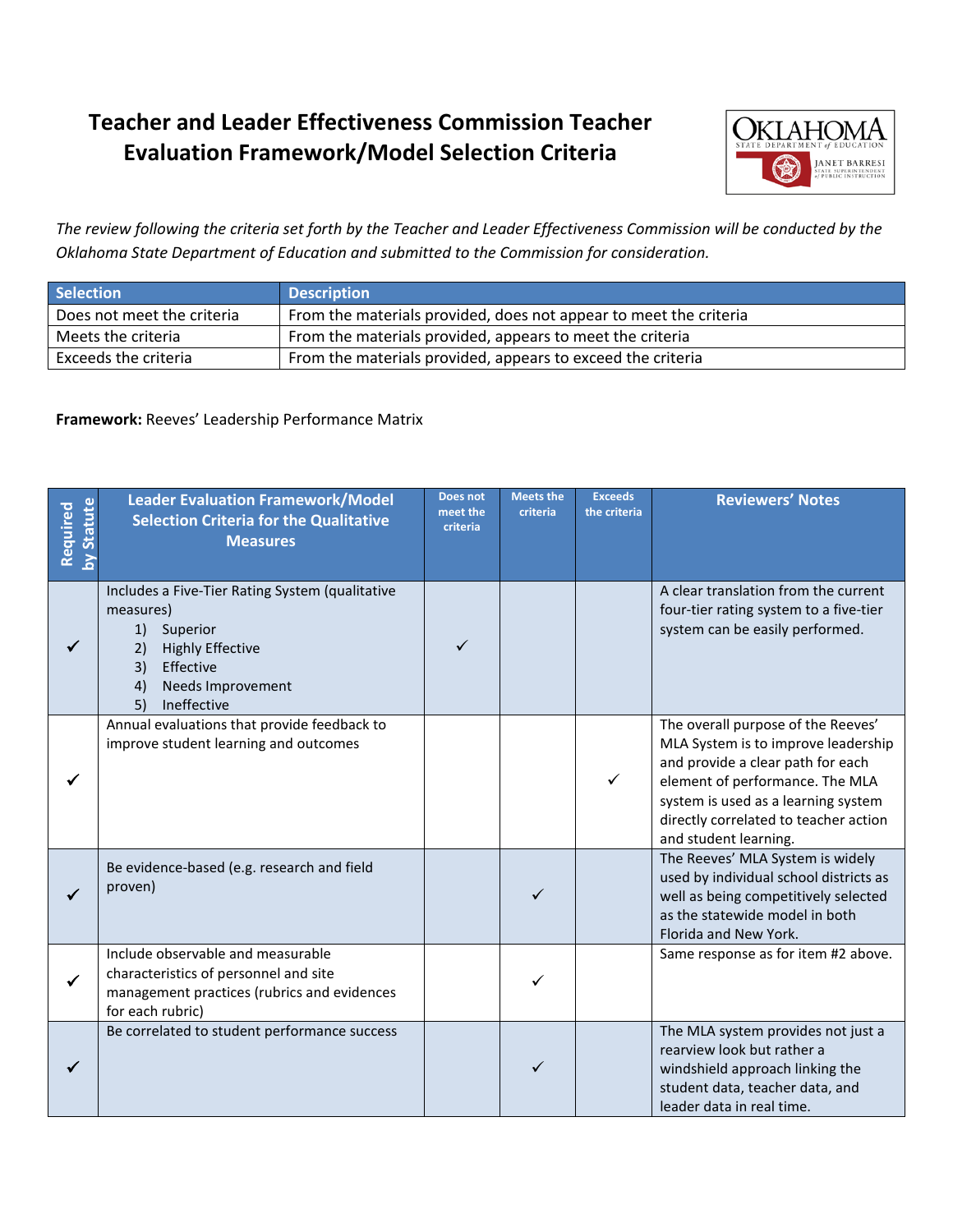

| Statute<br>Required | <b>Leader Evaluation Framework/Model</b><br><b>Selection Criteria for the Qualitative</b><br><b>Measures</b>                                                                                                                                                                                                                               | <b>Does not</b><br>meet the<br>criteria | <b>Meets the</b><br>criteria | <b>Exceeds</b><br>the criteria | <b>Reviewers' Notes</b>                                                                                                                                                                                                                                                                                                              |
|---------------------|--------------------------------------------------------------------------------------------------------------------------------------------------------------------------------------------------------------------------------------------------------------------------------------------------------------------------------------------|-----------------------------------------|------------------------------|--------------------------------|--------------------------------------------------------------------------------------------------------------------------------------------------------------------------------------------------------------------------------------------------------------------------------------------------------------------------------------|
| ✓                   | Be based on research-based national best<br>practices and methodology                                                                                                                                                                                                                                                                      |                                         |                              | $\checkmark$                   | Consists of leadership best practices<br>that are well documented in two of<br>the most recent studies on<br>leadership (Wahlstrom, Louis,<br>Leithwood, & Anderson, 2010;<br>Hattie, 2009)                                                                                                                                          |
| ✓                   | Include the following six domains: organizational<br>and school management skills, including<br>retention and development of effective teachers<br>and dismissal of ineffective teachers;<br>instructional leadership; professional growth<br>and responsibility; interpersonal skills;<br>leadership skills; and stakeholder perceptions. |                                         |                              | $\checkmark$                   | Each of the state identified<br>leadership domains are clearly<br>reflected in the Reeves' MLA<br>Framework as well as additional<br>domains that are linked to effective<br>leadership and increased student<br>achievement.                                                                                                        |
|                     | Includes scales or rubrics to identify the level of<br>implementation for the leadership behaviors                                                                                                                                                                                                                                         |                                         | ✓                            |                                | Ten leadership domains with 38<br>subdomains are identified. A<br>continuum of performance is clearly<br>described for each domain.                                                                                                                                                                                                  |
|                     | Clearly defines and articulates teacher and<br>student evidences for each rubric                                                                                                                                                                                                                                                           |                                         |                              | ✓                              | Each of the continuum descriptions<br>within the ten domains clearly<br>articulates and defines the required<br>teacher and student evidence. It is<br>an evidenced-based rubric, not<br>opinion.                                                                                                                                    |
|                     | Validation studies (Specific studies on the<br>model/framework to verify its ability to identify<br>levels of leadership performance correlated to<br>student achievement results)                                                                                                                                                         |                                         | ✓                            |                                | The MLA is validated by multiple<br>studies and methodologies i.e.<br>Marzano, Waters, McNulty, Hattie,<br>Reeves.                                                                                                                                                                                                                   |
|                     | Weights/emphasizes teacher growth and<br>development                                                                                                                                                                                                                                                                                       |                                         |                              |                                | The Reeves' MLA Framework<br>emphasizes teacher growth and<br>development (Domain 6.0 Faculty<br>Development) in addition to three<br>other key leadership practices (i.e.,<br>Student Achievement, Leadership<br>Development, and Personal and<br>Professional Learning) all of which<br>enhance teacher growth and<br>development. |
|                     | Depth of supports provided for the framework<br>(qualified capacity to support statewide efforts)                                                                                                                                                                                                                                          |                                         | ✓                            |                                | Utilizes the findings from The<br>Center's five-year Implementation<br>Audit Study involving over 2,000<br>schools across the United States and<br>Canada and over 1.5 million students<br>that assist organizations in the deep<br>implementation of initiatives.                                                                   |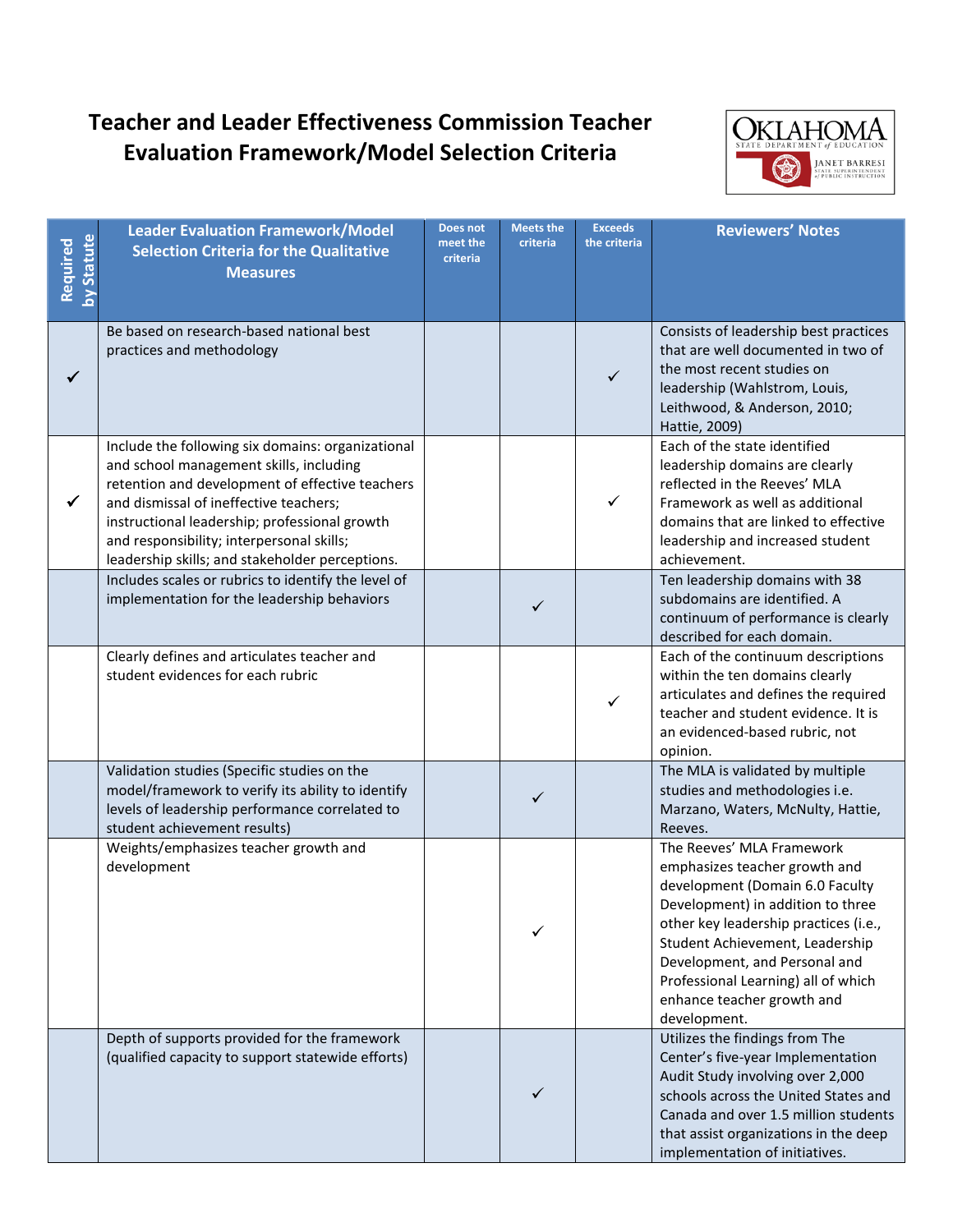

*The review following the criteria set forth by the Teacher and Leader Effectiveness Commission will be conducted by the Oklahoma State Department of Education and submitted to the Commission for consideration.*

| <b>Selection</b>           | <b>Description</b>                                                |
|----------------------------|-------------------------------------------------------------------|
| Does not meet the criteria | From the materials provided, does not appear to meet the criteria |
| Meets the criteria         | From the materials provided, appears to meet the criteria         |
| Exceeds the criteria       | From the materials provided, appears to exceed the criteria       |

**Leadership Framework**: VAL-ED (Vanderbilt Assessment of Leadership in Education)

| <b>Statute</b><br>Required | <b>Leader Evaluation Framework/Model</b><br><b>Selection Criteria for the Qualitative</b><br><b>Measures</b>                                                                                                                                                                                                                               | Does not<br>meet the<br>criteria | <b>Meets the</b><br>criteria | <b>Exceeds</b><br>the criteria | <b>Reviewers' Notes</b>                                                                        |
|----------------------------|--------------------------------------------------------------------------------------------------------------------------------------------------------------------------------------------------------------------------------------------------------------------------------------------------------------------------------------------|----------------------------------|------------------------------|--------------------------------|------------------------------------------------------------------------------------------------|
|                            | Includes a Five-Tier Rating System (qualitative<br>measures)<br>1) Superior<br><b>Highly Effective</b><br>2)<br>3)<br>Effective<br>Needs Improvement<br>4)<br>Ineffective<br>5)                                                                                                                                                            | ✓                                |                              |                                | Could be part of a leadership evaluation<br>but is not a complete evaluation<br>framework      |
| $\checkmark$               | Annual evaluations that provide feedback to<br>improve student learning and outcomes                                                                                                                                                                                                                                                       | ✓                                |                              |                                | Is not an evaluation system                                                                    |
| ✓                          | Be evidence-based (e.g. research and field<br>proven)                                                                                                                                                                                                                                                                                      |                                  | ✓                            |                                |                                                                                                |
|                            | Include observable and measurable<br>characteristics of personnel and site<br>management practices (rubrics and evidences<br>for each rubric)                                                                                                                                                                                              |                                  |                              |                                |                                                                                                |
|                            | Be correlated to student performance success                                                                                                                                                                                                                                                                                               |                                  | $\checkmark$                 |                                |                                                                                                |
|                            | Be based on research-based national best<br>practices and methodology                                                                                                                                                                                                                                                                      |                                  | ✓                            |                                |                                                                                                |
| $\checkmark$               | Include the following six domains: organizational<br>and school management skills, including<br>retention and development of effective teachers<br>and dismissal of ineffective teachers;<br>instructional leadership; professional growth<br>and responsibility; interpersonal skills;<br>leadership skills; and stakeholder perceptions. | ✓                                |                              |                                | May be used as part of a leadership<br>evaluation system but is missing<br>required components |
|                            | Includes scales or rubrics to identify the level of<br>implementation for the leadership behaviors                                                                                                                                                                                                                                         |                                  | $\checkmark$                 |                                |                                                                                                |
|                            | Clearly defines and articulates teacher and<br>student evidences for each rubric                                                                                                                                                                                                                                                           | ✓                                |                              |                                |                                                                                                |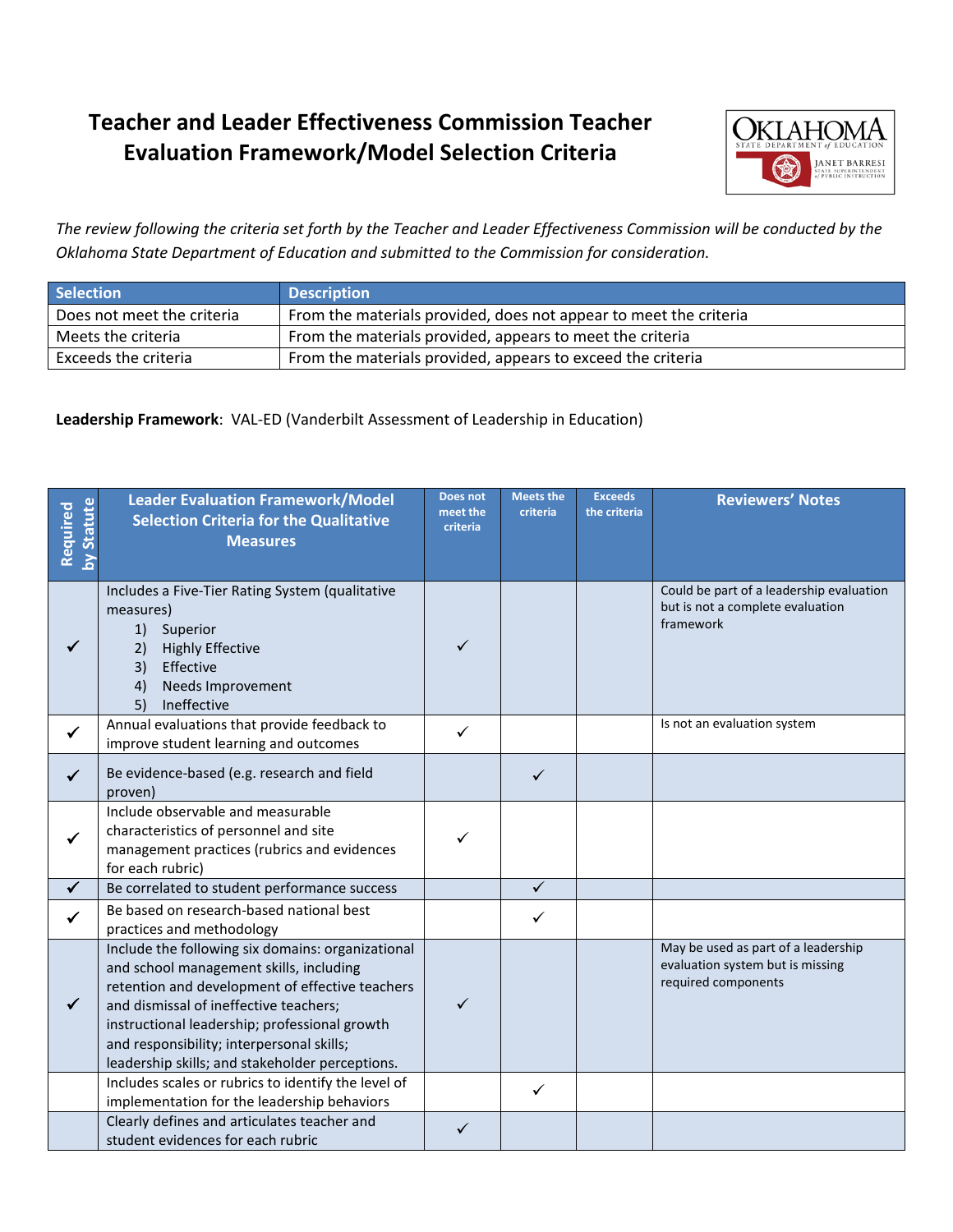

| <b>itatute</b><br>Required | <b>Leader Evaluation Framework/Model</b><br><b>Selection Criteria for the Qualitative</b><br><b>Measures</b>                                                                       | Does not<br>meet the<br>criteria | <b>Meets the</b><br>criteria | <b>Exceeds</b><br>the criteria | <b>Reviewers' Notes</b> |
|----------------------------|------------------------------------------------------------------------------------------------------------------------------------------------------------------------------------|----------------------------------|------------------------------|--------------------------------|-------------------------|
|                            | Validation studies (Specific studies on the<br>model/framework to verify its ability to identify<br>levels of leadership performance correlated to<br>student achievement results) |                                  | ✓                            |                                |                         |
|                            | Weights/emphasizes teacher growth and<br>development                                                                                                                               |                                  |                              |                                |                         |
|                            | Depth of supports provided for the framework<br>(qualified capacity to support statewide efforts)                                                                                  |                                  |                              |                                |                         |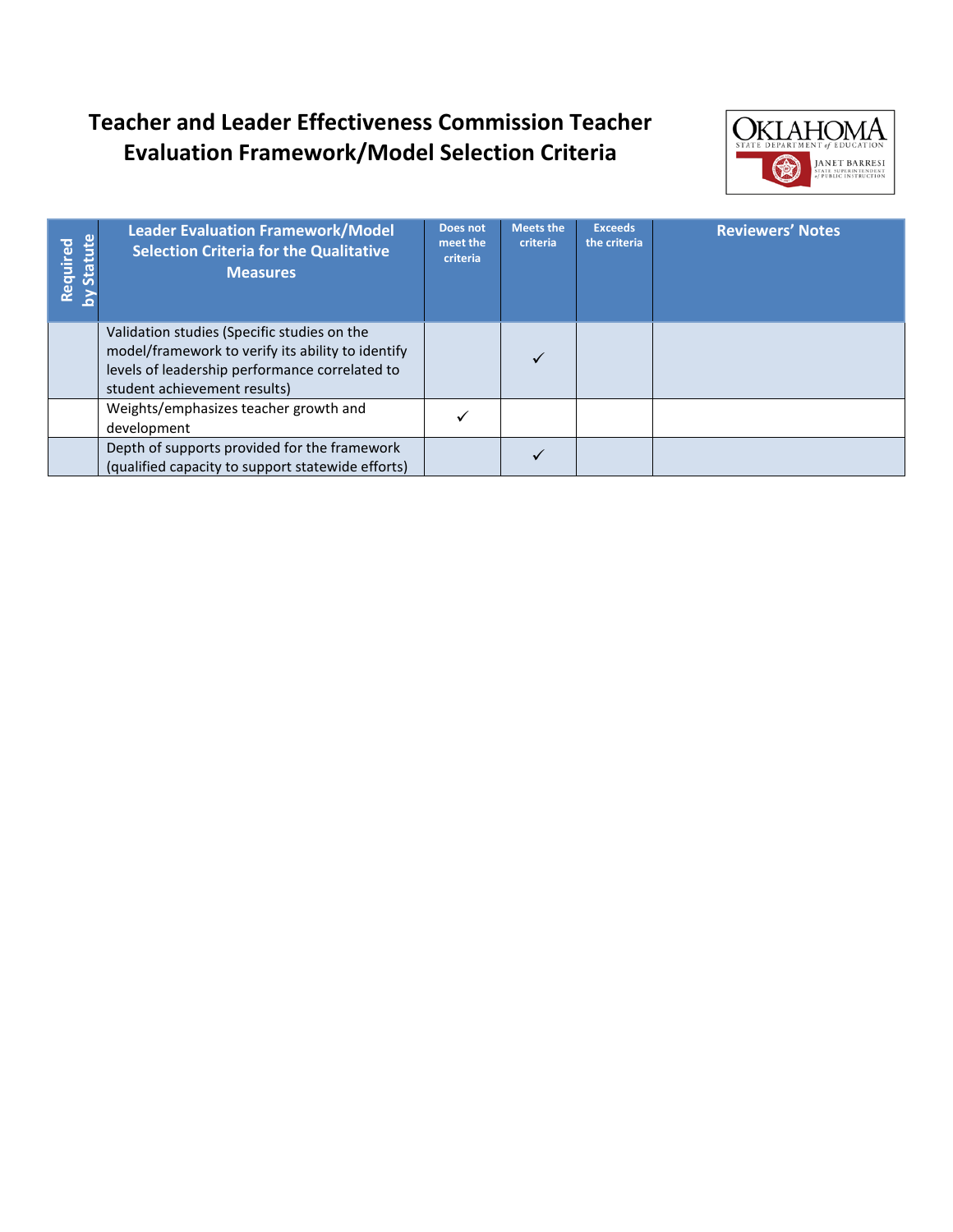### ATTACHEMENTS C-G

Attachments C-G are the full, proprietary frameworks of Danielson, Marzano, Tulsa, McREL, and Reeves. These attachments were provided to the Governor, required members of the Legislature, and the Oklahoma State Board of Education for review and approval purposes only. Districts will be provided access to the full frameworks during TLE Training.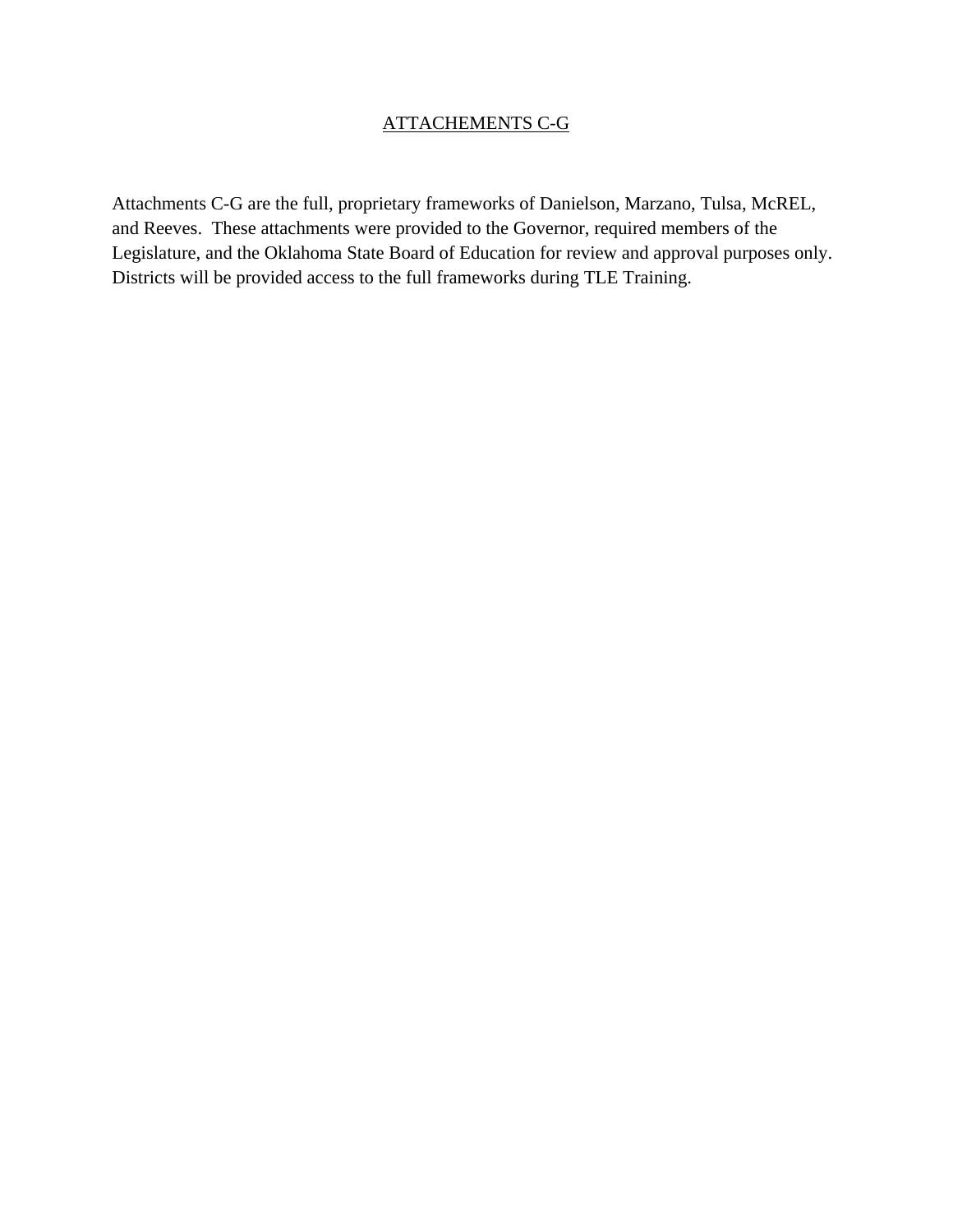### **ATTACHEMENT H**

### **Summary of Public Comment**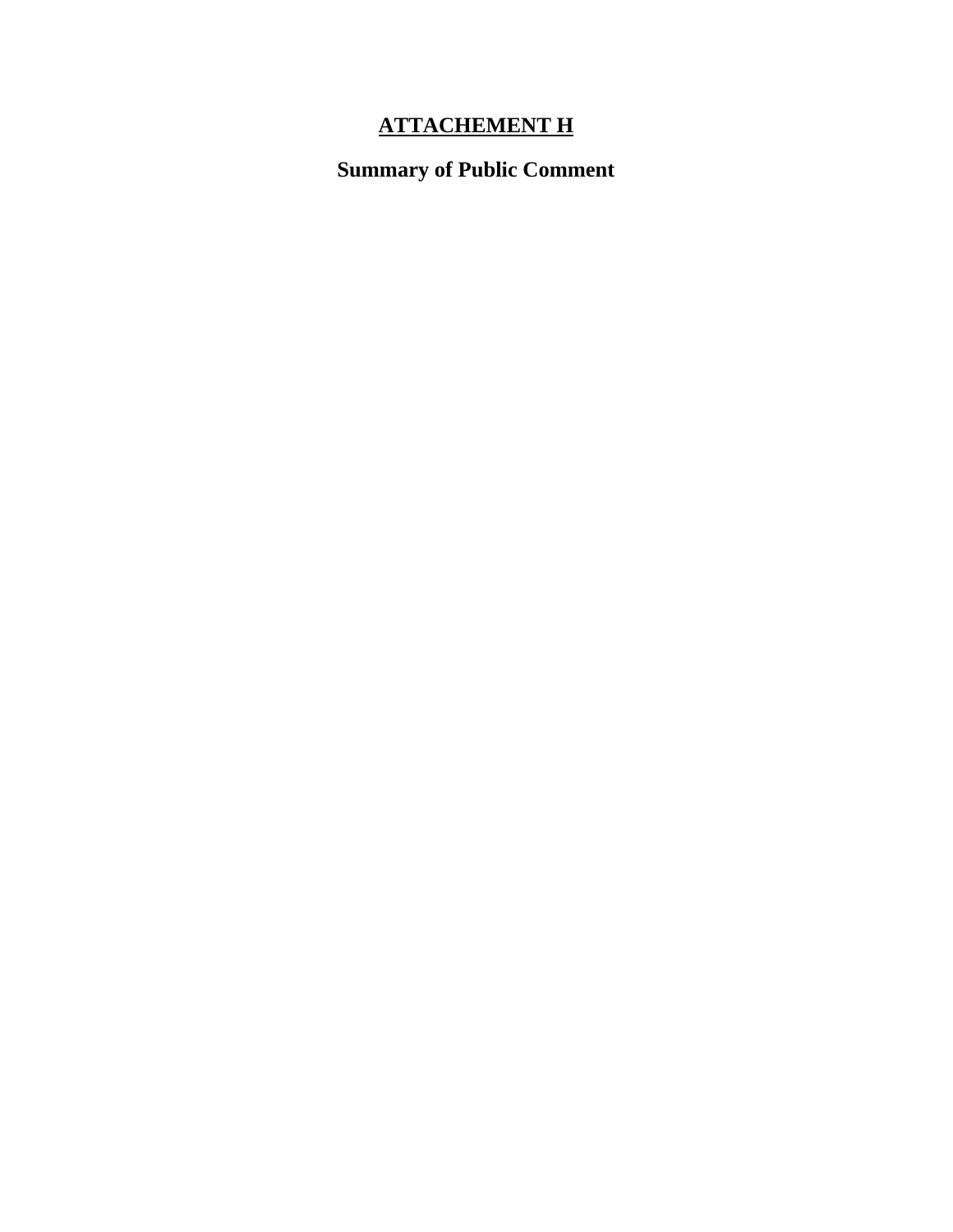### **Attachment H**

#### **Summary of Public Comment**

As a brief overview, on September 13, 2011, the State Department of Education created a public survey to gather input regarding the Commission's first two preliminary recommendations. To date, this survey remains active; however, the following results reflect the data from September 13, 2011 through December 2, 2011. Accessibility to this electronic survey was made available through the Department's website, and email listservs. In addition, several organizations throughout the state added links to the survey onto their websites. The following is a snapshot of some of the more pertinent data generated from this survey.



As illustrated in the pie chart, the vast majority of the 1,158 survey responders were teachers, totaling 76.5% of the total responders. Building administrators accounted for 9.7% of the responders and district administrators accounted for 6.4% of the responders. In total, nearly 93% of the responders to the public comment survey were people who have direct, daily involvement with education.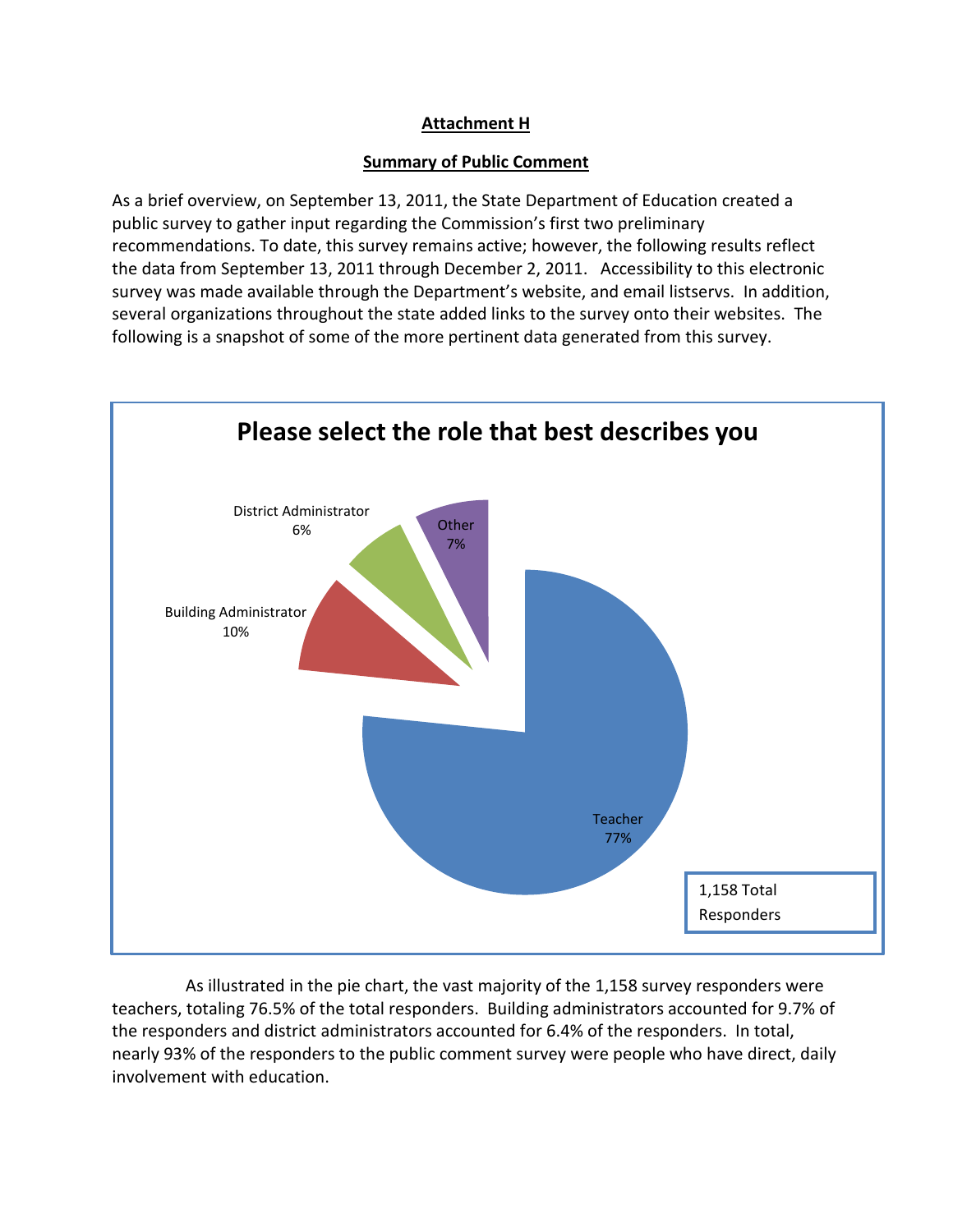

Most responders agreed that each of the three Frameworks should be included as an option for district selection. When asked which Framework should be selected as the default, the Marzano's Framework received the highest approval rating at 22.3%. Tulsa's Framework received a 12% approval rating and Danielson's Framework received a 7.5% approval rating. Most notably, when asked which Framework should not be included as an option, Tulsa's Framework received the highest rating at 41.2%. For this same question, Marzano's Framework received a 25.3% rating and Danielson Framework received a 36.9% rating.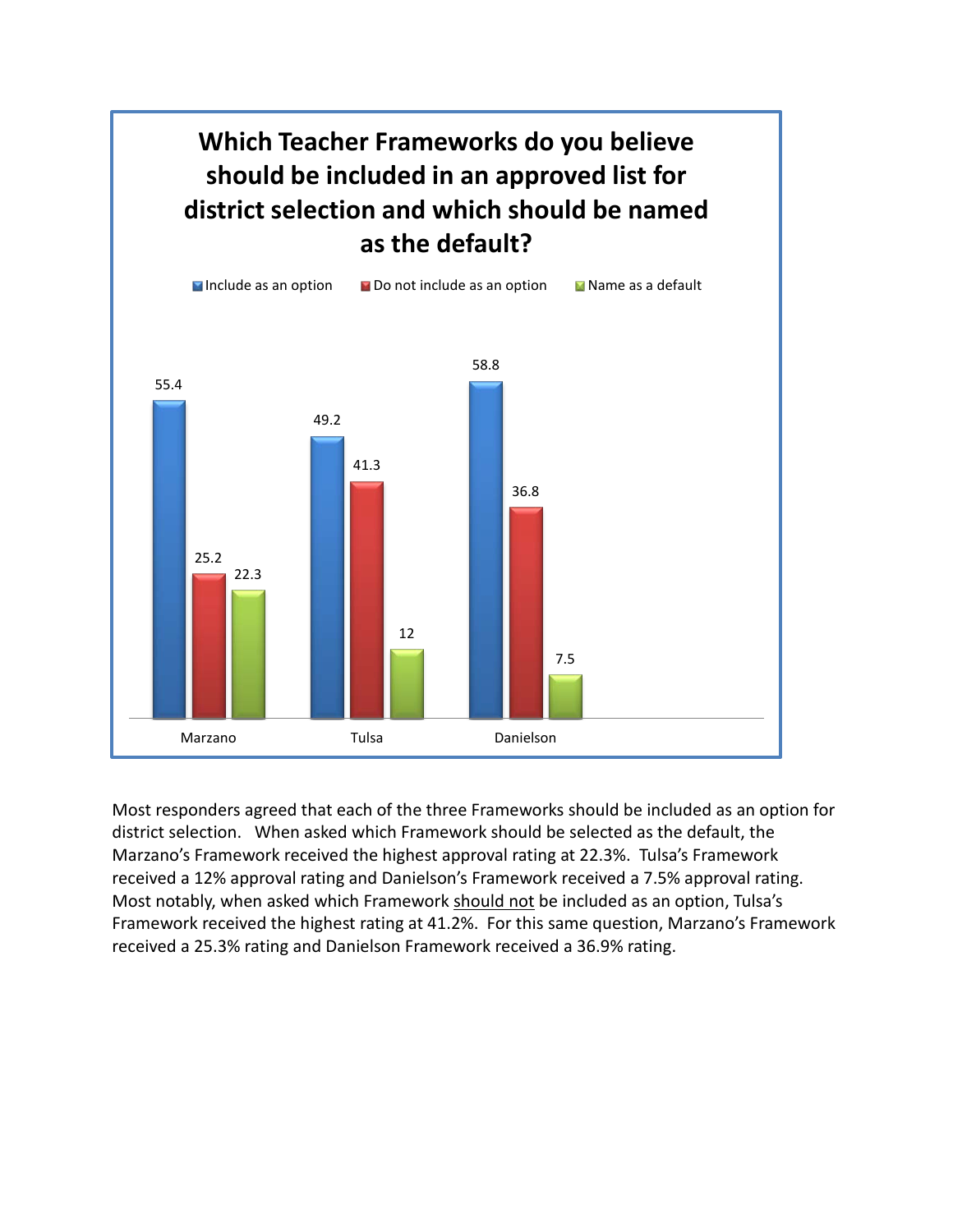

It is important to note that when this question was originally posed to the public, the Marzano's Leadership Evaluation System was presented as an option. However, as of the Commission's December 5, 2011 meeting, the Marzano Leadership System was not fully developed. As a result, the Commission only considered the McREL and Reeves Frameworks in its selection. Interestingly, Marzano's Leadership System received the highest "Name as Default" rating at 21.2%.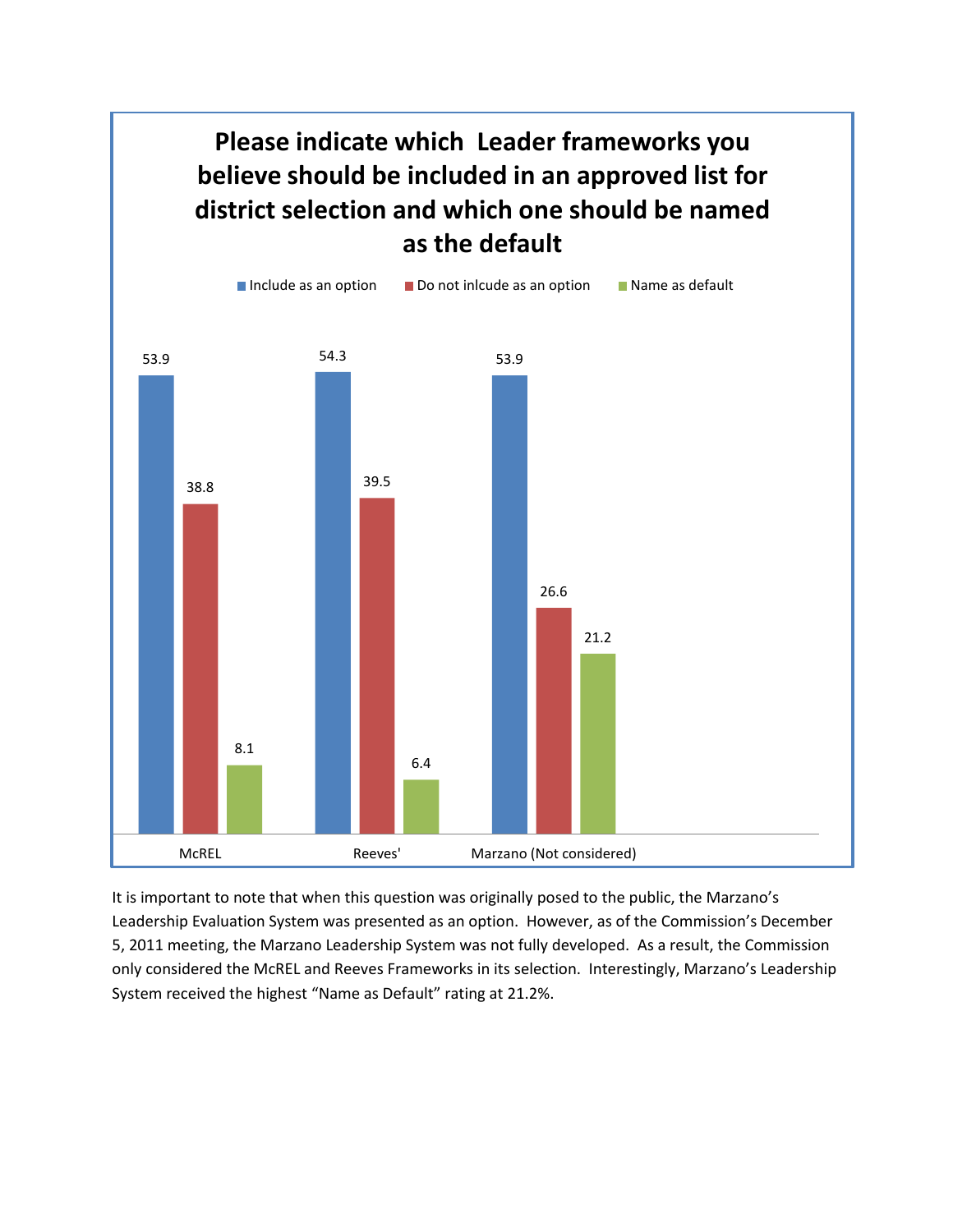After the Commission made preliminary recommendations 3-5 at its November 7, 2011 meeting, the public was asked to respond, via email, to the newest recommendations as well as provide overall input regarding the TLE process. Twenty-eight emails and letters were received, the majority of which were generic comments and concerns regarding the TLE process. Two emails were specifically in favor of adopting the Marzano Framework. There were no emails received that favored either the Tulsa or the Danielson Framework. Below is a direct copy of one of the emails in support of the Marzano Framework.

*After much thought about which Teacher Leader Effectiveness Framework would make the greatest impact on Teaching and Learning in my district, I have come full circle on my preference! I first thought the Tulsa model would be good because it was the least amount of change, and thus would be easier to "sell" to anyone who is reluctant about change. I even sent Comments on TLE earlier that leaned in favor of the Tulsa model.*

*After studying Robert Marzano's The Art and Science of Teaching, I now see the impact his framework could make on instruction, and THAT (improved instruction) is what will make a difference for our students in Mid-Del. We have caring teachers who prepare and teach well, but many do not employ a framework to design their instructional lessons and to organize their instructional strategies. That is the strength of Marzano's Framework! To further benefit and add to the professional development of educators using the protocol, Marzano's online observation tool contains video clips that relate directly to elements/ indicators in the observation protocol. So when I identify an area that needs to be strengthened in a teacher's toolkit of procedures and strategies, I can simply click to direct the teacher to a master teacher modeling that particular strategy.*

*In Marzano's work, teaching<learning<evaluation of teaching and learning -*

*- all is blended together with common language. It blends perfectly with the style of instruction required to teach Common Core effectively.*

*Finally professional development would be directly tied to research and to the evaluation, and everyone would have a clear path and a purpose leading to improvement as we hone our skills as educators.* 

*In my 35 years as an educator, these are the most exciting times I've experienced! We have such an opportunity to truly impact the way teachers teach, and the way students learn! In Mid-Del, we are bringing Phil Warrick, from the Marzano Research group, to guide our principals in professional development using the framework The Art and Science of Teaching. I would invite any of the Commission members or State Department staff who would like to hear more and see the training unfold to join us in Mid-Del on November 30 during Dr. Warrick's presentation.*

*Please share my thoughts with the TLE Commission and any others at the State Department who might want to hear my thoughts. Thank you! Kathy Dunn Executive Director of Teaching & Learning (405) 737-4461 x1225 [Kdunn@mid-del.net](mailto:Kdunn@mid-del.net) Mid-Del Schools*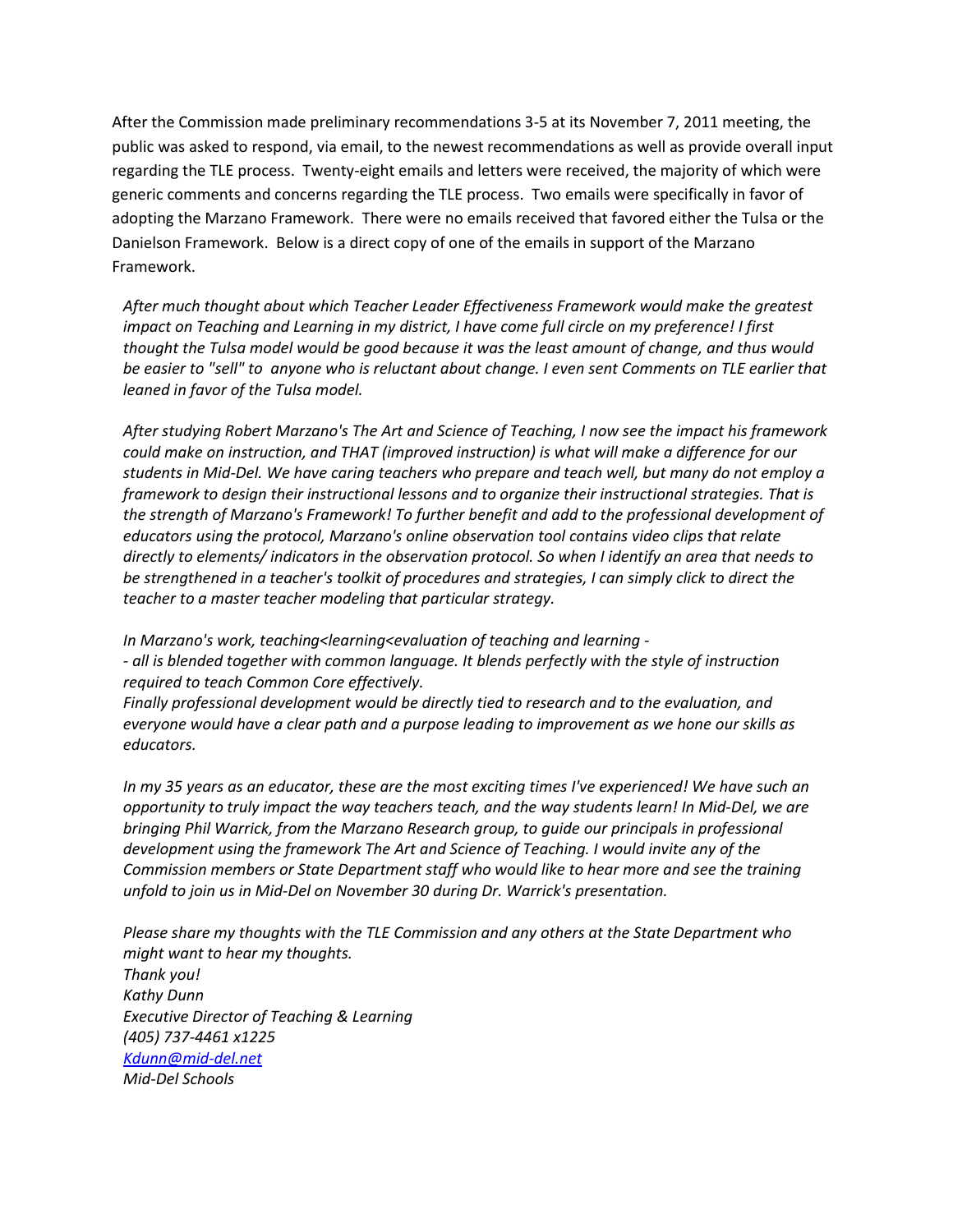### **ATTACHEMENT I State Board of Education Adopted Policies**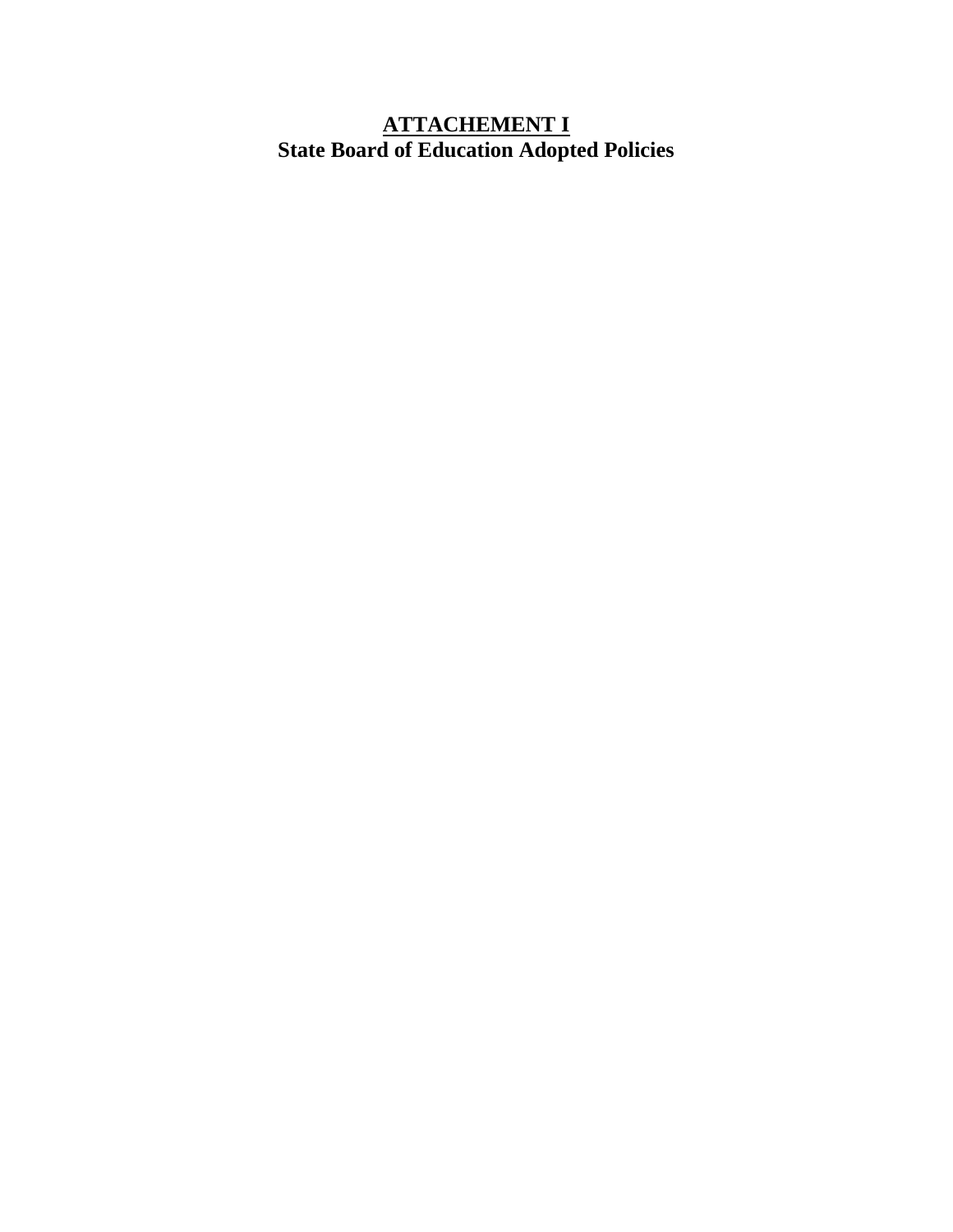#### **Oklahoma State Board of Education Adopted Policies Pursuant to 70 O.S. § 6-101.16A**

#### **December 15, 2011**

The TLE Commission has approved certain frameworks for district selection both for Teacher and Leader Evaluation. A pilot program will be conducted over the next year (2012-2013) using the approved frameworks that are selected by each district. At the end of the pilot program, both the TLE Commission and the State Board of Education will be better able to evaluate each framework. Based on the TLE Commission's recommendations, the State Board of Education named the Tulsa TLE Observation and Evaluation System for the Teacher Training Evaluation and the McREL Principal Evaluation System for the Leadership Training Evaluation as the presumptive default frameworks. During the pilot program, the allocation of funds between approved frameworks will be supported by local funds or at the discretion of the Oklahoma Department of Education through a formula based on the districts' Average Daily Attendance. At the end of the pilot program, in one year, after further study and recommendations by the TLE Commission, the State Board of Education will adopt default frameworks.

For the Teacher Evaluation System, the Oklahoma State Board of Education has named a limited number of frameworks that meet specific criteria, including all statutory requirements, for district selection. The following frameworks are included in the list of approved options: Danielson's Framework for Teaching, Marzano's Causal Teacher Evaluation Model, and Tulsa's TLE Observation and Evaluation System.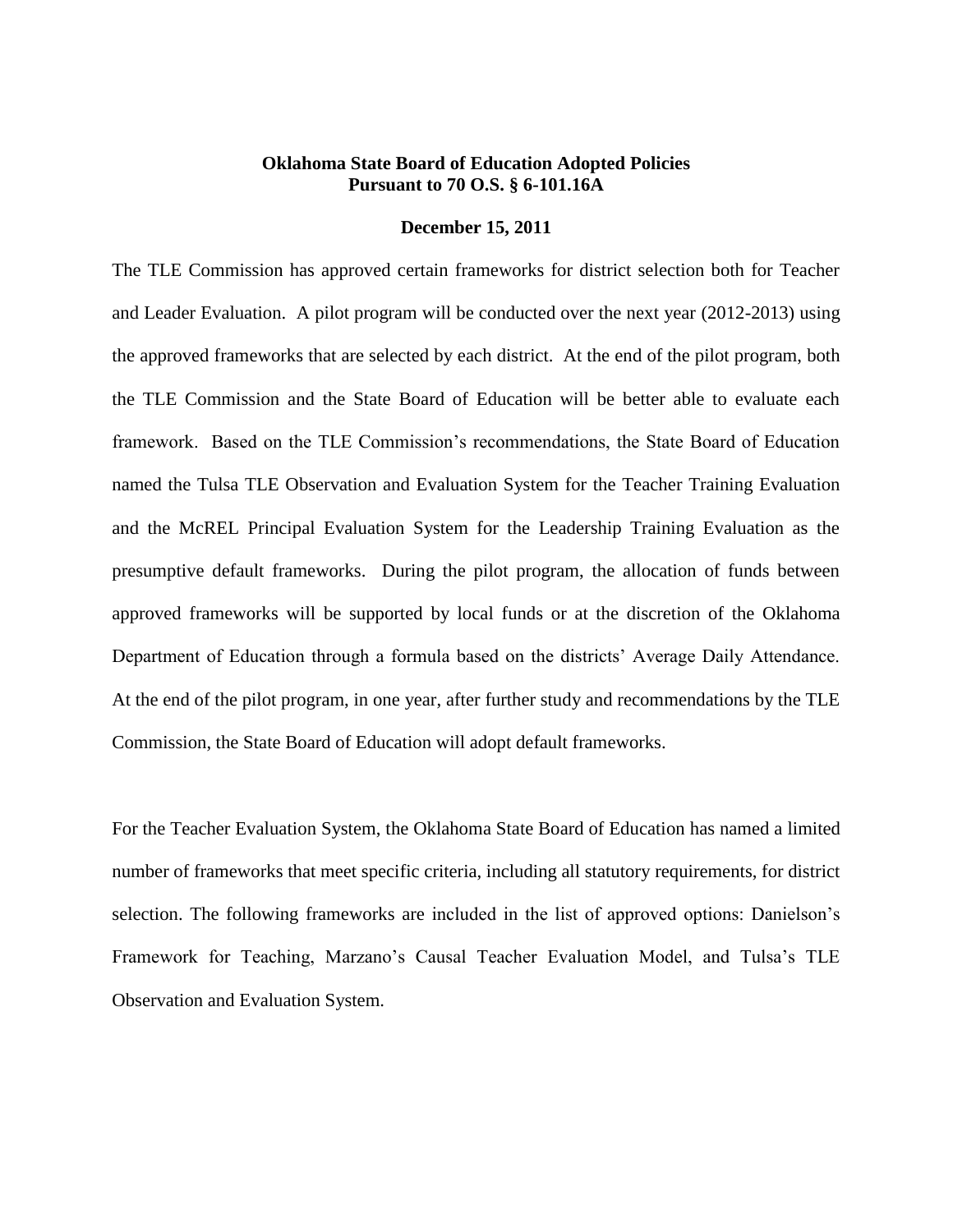For the Leader Evaluation System, The Oklahoma State Board of Education has named a limited number of frameworks that meet specific criteria, including all statutory requirements for district selection. The following frameworks are included in the list of approved options: McREL's Principal Evaluation System (pending correlation to statutory criteria) and Reeves's Leadership Performance Matrix (pending correlation to statutory criteria).

For both the Teacher Evaluation System and the Leader Evaluation System, any modifications to the default framework or other approved frameworks must be approved by the Oklahoma State Board of Education against a specific set of criteria, including all statutory requirements, based on impact to student learning.

In regards to the quantitative portion of the Teacher and Leader Evaluation System, the Oklahoma State Board of Education approves using a Value Added Model in calculating the thirty-five percentage points attributed to student academic growth using multiple years of standardized test data for those teachers in grades and subjects for which multiple years of standardized test data exist.

In regards to the quantitative portion of the Teacher and Leader Evaluation System, the Oklahoma State Board of Education approves using a Value Added Model in calculating the thirty-five percentage points attributed to student academic growth using multiple years of standardized test data for those leaders of buildings containing grades and subjects for which multiple years of standardized test data exist.